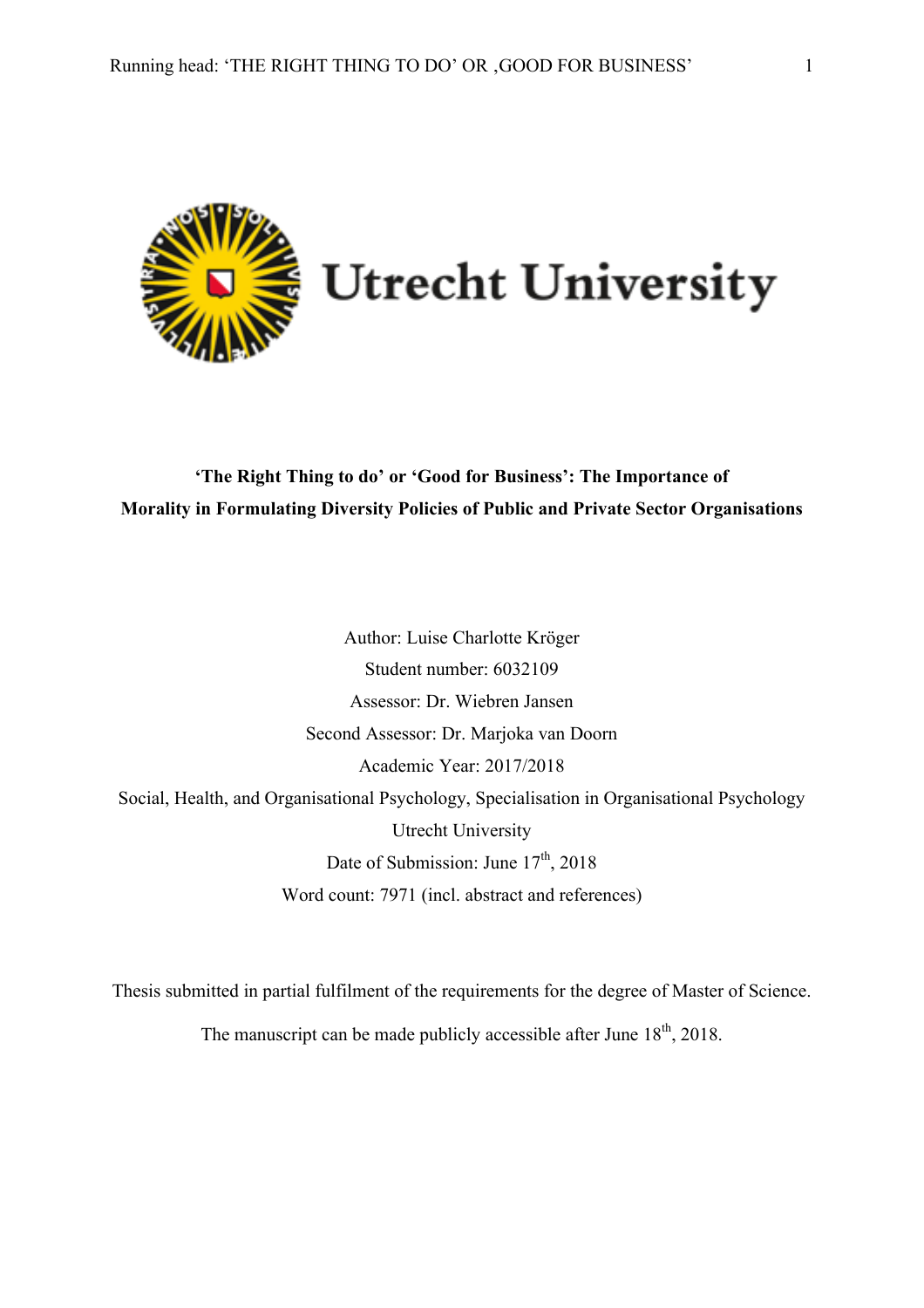#### **Abstract**

This exploratory research study investigated whether using a morality-based motive, in comparison with a business-case motive, or a combination of both motives in diversity policies, affected the perceived attractiveness of public and/or private organisations by prospective employees. Additionally, it was regarded whether this effect was influenced by the perceived morality, sociability, and competence of an organisation. The results show that utilising a morality-based motive for diversity – on its own or combined with a business-case motive – lead to higher ratings of morality and sociability, and subsequent ratings of organisational attractiveness, than when using a business-case motive. Although the motive did not significantly affect ratings of competence, this measure was also found to be least important in predicting organisational attractiveness. Moreover, it was discovered that organisational attractiveness was fully mediated by ratings of morality, sociability, and competence. Further, there were no significant differences between the public and private sector, in affecting the relationship between the diversity policy motive and organisational attractiveness. These findings indicate that  $-$  in contrast to using a business-case motive  $$ utilising a moral motive for diversity in diversity policies make both, public and private organisations, be perceived as more attractive by prospective employees.

**Key Words:** Diversity Policy, Morality, Business-case, Public Sector, Private Sector, Organisational Attractiveness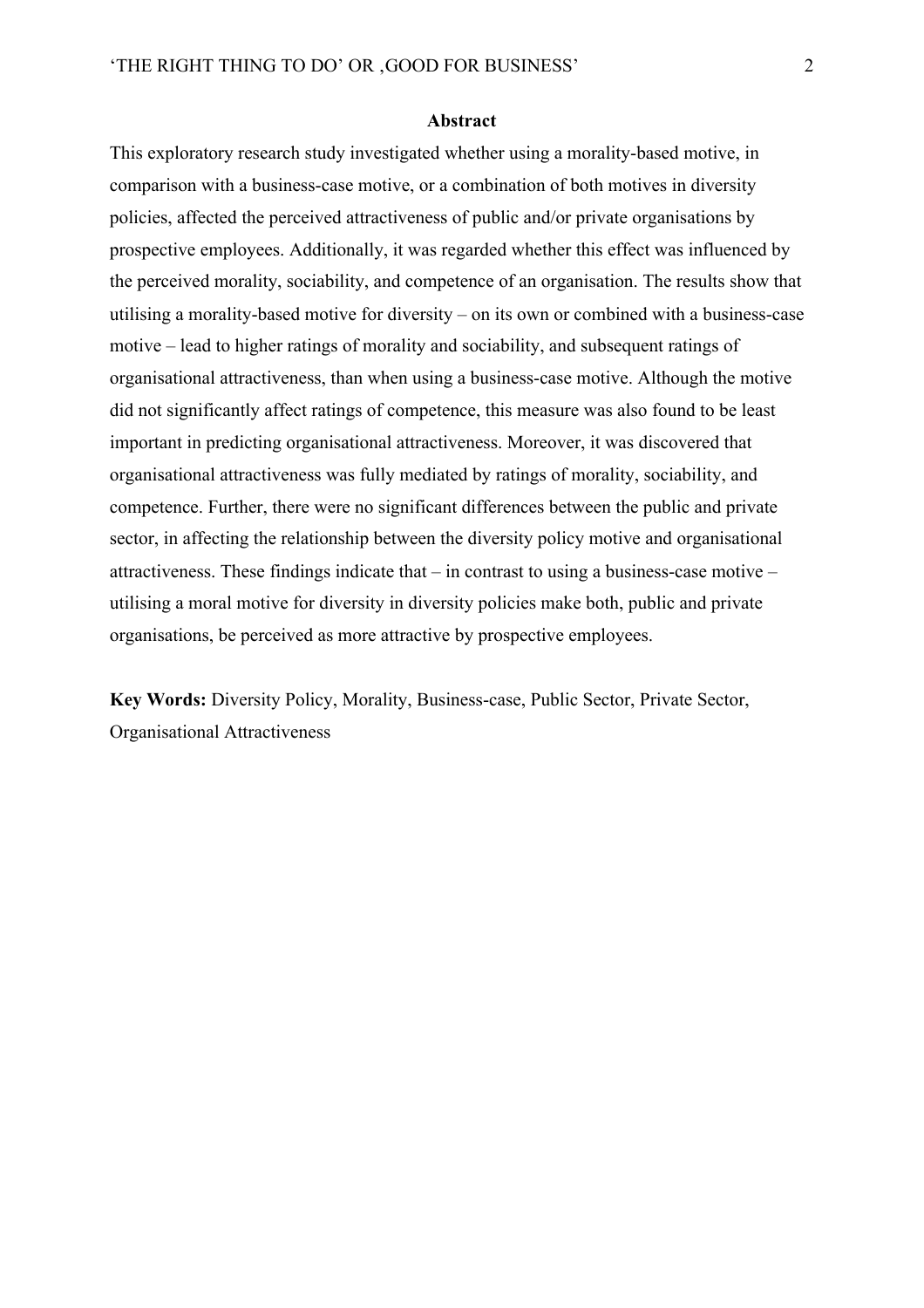'The Right Thing to do' or 'Good for Business': The Importance of Morality in Formulating Diversity Policies of Public and Private Sector Organisations

Due to the changing demographic composition of the workforce, many public and private sector organisations have started to employ diversity policies and practices, in order to effectively recruit and manage a diverse workforce (Gündemir, Homan, Usova, & Galinsky, 2017). In Europe, this organisational tendency coincides with the adoption of diversity as a central political priority by the European Union (EU) (Shaw, 2005). On an organisational level, two ways of reasoning lie at the heart of this trend towards pursuing diversity. For one, moral motives linked to enhancing equality and justice have often been used to argue for diversity (Groeneveld & Verbeek, 2012; Johns, Green, & Powell, 2012; Point & Singh, 2003). These motives are often evident in the public sector, and expressed through the Equal Opportunities Approach (EOA) (Ewijk, 2011; Saini, 2007; Verbeek, 2011). Additionally, increasing workforce diversity has been used as a business case, seeing as it can lead to higher levels of innovation, creativity and improved performance (Kirton & Greene, 2005; O'Leary & Weathington, 2006). These business-case motives find theoretical support in the Managing Diversity Approach (MDA) and are often associated with private sector organisations (McDougal, 1996; Verbeek, 2011; Wrench, 2007; Wise and Tschirhart, 2000).

Diversity initiatives often take the form of diversity policies, which act as declarations of intent concerning an organisation's diversity approach (Ellemers & Rink, 2016; Ewijk, 2011; Gündemir et al, 2017). Depending on their framing, diversity policies have been shown to influence recruitment and employee attraction (Avery & McKay, 2006; Ellemers & Rink, 2016; Madera, Dawson,  $\&$  Neal, 2016). In line with this, a study by the international auditing and consultancy organisation PricewaterhouseCoopers (PWC) (2015), found that from more than 10.000 respondents, 86% of female and 74% of male millennials consider employers' policies on diversity, equality, and inclusion when deciding which company to work for.

Next to diversity initiatives, previous research has demonstrated that the perceived morality of organisations, i.e. as measured by corporate social responsibility (CSR), affects its attractiveness as an employer to current employees (Ellemers, Kingma, Burgt, & Baretto, 2011) and job-seekers (Backhaus, Stone, & Heiner, 2002; Jones, Willness, & Madey, 2014; Turban & Greening, 1996). Empirical data further suggest that perceived morality has a larger impact on individuals' pride, satisfaction, commitment, and positive group evaluations, than competence or sociability, which are also important measures of group-belonging (Aquino & Reed, 2002; Ellemers et al, 2011; Leach, Ellemers & Barreto, 2007).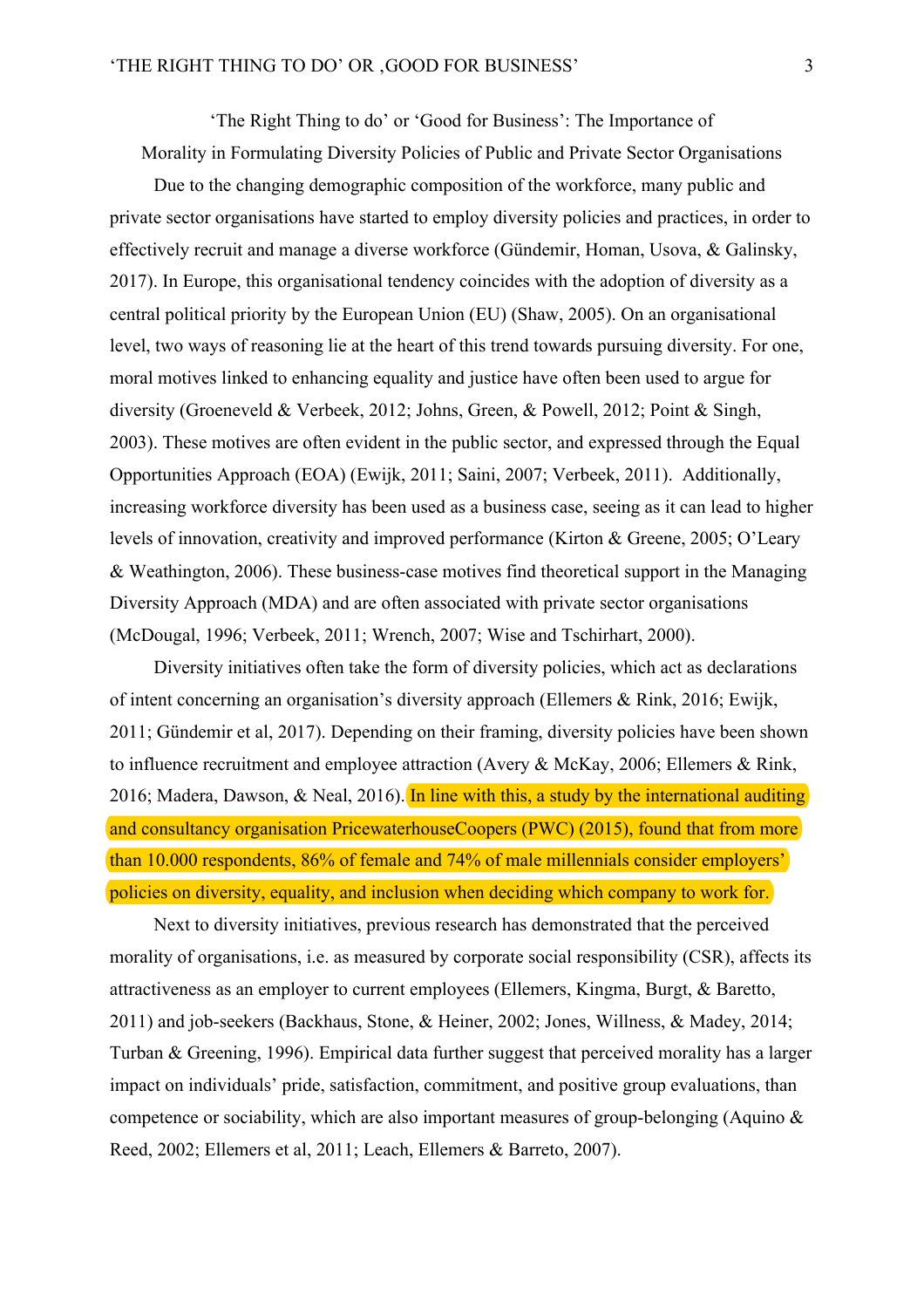The present research study combines insights from social and organisational psychology on morality as a source of group value (Leach et al, 2007; Ellemers, Pagliaro & Barreto, 2013) with research conducted on diversity policies, and their impact on organisational attractiveness and recruitment (Ewijk, 2011; Gündemir et al, 2017; O'Leary & Weathington, 2006). Utilising an explorative research design, it shall be investigated whether communicating a morality-based motive for diversity in a diversity policy affects prospective employees' perceived attractiveness of an organisation differently than a business-case motive, or a combination of both motives. Prospective employees are hereby defined as all individuals that may be considered for employment. Additionally, it will be examined whether this effect is related to an organisations' sector (public/ private), such as to ratings of organisational morality, sociability, and competence. Figure 1 displays the conceptual model of this study:



Figure 1. Conceptual Model

## **Diversity Policies: The Moral and the Business Case**

Increasing societal diversity has substantially diversified the workforce composition (Groeneveld & Verbeek, 2012). Although definitions of diversity vary (Ewijk, 2011), organisational diversity policies mostly concern surface-level diversity, linked to more easilydetectable measures like race, gender, and age (O'Leary & Weathington, 2006). This tendency is also visible in the Dutch Diversity Charter; a charter that emerged in 2015, in the context of a European movement embraced by the European Commission, to enhance diversity and inclusion in public and private organisations (Diversiteit in bedrijf, 2017). The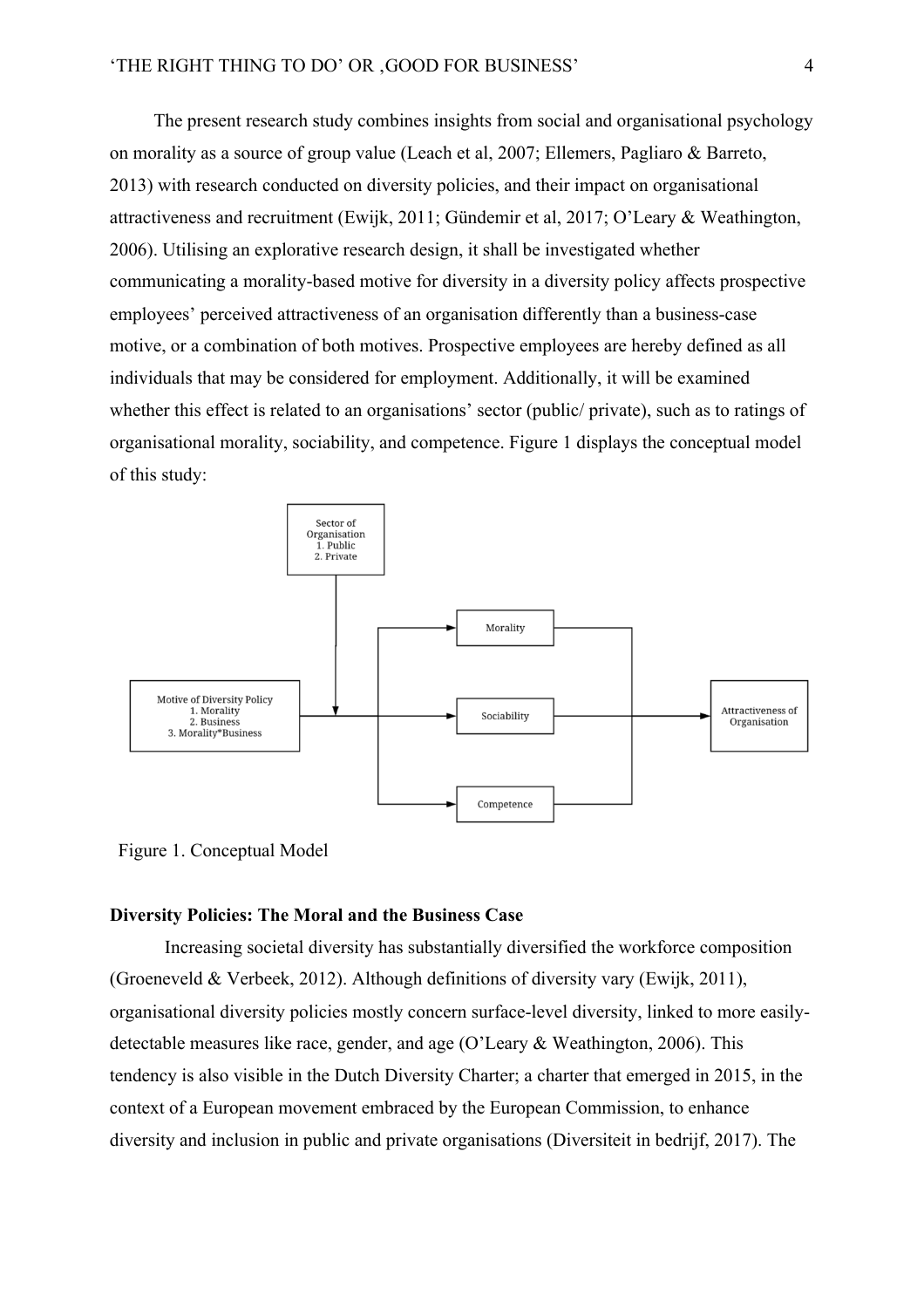five elements of diversity outlined in the charter, and embedded within the present research, are: occupational disabilities, gender, age, sexual preferences, and ethnicity/religion.

While most diversity policies regard similar diversity measures, their underlying diversity motive can differ (Ewijk, 2011; Groeneveld & Verbeek, 2012; Smith, Wokutch, Harrington, & Dennis, 2004). In literature on employment equity policies and diversity management, two of the most dominant organisational approaches to diversity are: the Equal Opportunities Approach (EOA), and the Managing Diversity Approach (MDA) (Ewijk, 2011; Johns et al, 2012; McDougal, 1996; Saini, 2007). The EOA signifies organisational policies and practices that are driven by considerations of equity, justice, and the absence of discrimination (Verbeek, 2011). Organisations following this approach make a *moral case* for diversity, by stimulating equal participation and shared responsibility, regardless of gender, ethnicity, disability, and sexuality (Groeneveld & Verbeek, 2012). Contrastingly, MDA's regard diversity as a *business-case,* by arguing that encouraging diversity enables people and teams to utilise their full potential, by "proactively capitalizing on the different skills, qualities and viewpoints that a diverse workforce has to offer" (Kirton & Greene, 2005, p. 178). Organisations adhering to MDA's see diversity as a way of improving organisational competitiveness and efficiency, and are driven by business purpose, market advantage, and organisational performance (Groeneveld & Van de Walle, 2010; McDougal, 1996; Saini, 2007; Thomas & Ely, 1996; Wrench, 2007; Williams et al, 1994; Wise & Tschirhart, 2000). Hence, while EOAs are based on external moral and legal arguments about equality and justice, that are formulated more of less independently of an organisations' commercial goals (Colgan, 2011; Green, & Powell, 2012; Thomas & Ely, 1996), MDAs are "driven by internal and economic arguments" (Groeneveld & Verbeek, 2012, p. 356; see also Wrench, 2007).

There are differing perspectives regarding the effectiveness of the business or moral case for diversity. On one hand, there is an enthusiastic perspective according to which the business case for diversity effectively promotes diversity based on the beneficial outcomes of "ethnic capital" (Verbeek, 2011, p.3). Hereby it has been argued that employees are attracted to organisations that value individual differences, including ethnic differences, and attempt to make these productive (Rau & Hyland, 2003; Verbeek, 2010; Wise & Tschirhart, 2000; Wrench, 2007). On the other hand, there is a critical perspective stating that business case arguments are fundamentally problematic as they hamper the social justice, or moral case, for workplace diversity; something that is not only intrinsically important from a human rights perspective, but also substantial to prospective employees (Lorbiecki & Jack, 2000; Verbeek, 2011). In line with this, O'Leary and Weathington (2006) have argued that organisations must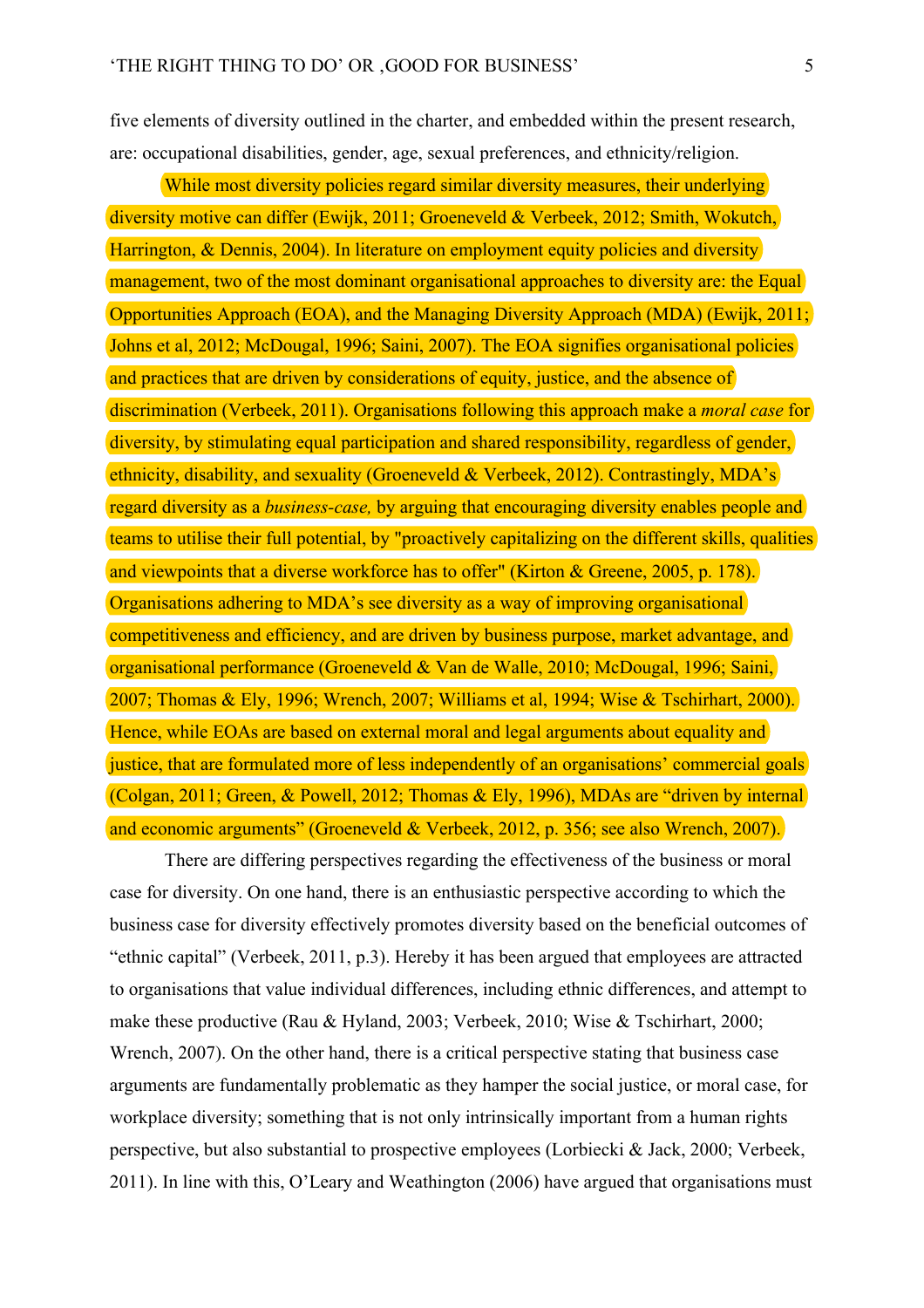go "beyond the business case for diversity" (p. 283) to create a just work place. Among other things, the research at hand will address these different perspectives by regarding how moral and business case motives for diversity affect prospective employees' attractiveness ratings of public and private organisations.

#### **Public and Private Organisations**

Organisations differ in the type of diversity policies they utilise for different reasons. One of these reasons – often discussed in Human Resource Management literature – is related to sector differences (Boyne, 2002; Madheswaran & Inghari, 2016). Research shows that public sector organisations are often driven by moral claims (i.e. to create equal opportunities) and concerned with issues of legitimacy, social justice, and social responsibility when justifying diversity measures and policies (Groeneveld & Verbeek, 2012; McDougal, 1996; Verbeek, 2011). Conversely, Ozbilgin and Tatli (2011) discovered that diversity management is more common in private sector organisations due to an emphasis on sales and profit (see also Tatli, 2010).

On one hand, research has argued that private sector organisations more frequently emphasise economic motives for diversity (i.e. in the form of MDAs) than public sector organisations (Boyne, 2002; Groeneveld & Van de Walle, 2010). Similarly, Colgan (2011) discovered that most private sector organisations in the United Kingdom "identified corporate business objectives as the major drivers shaping diversity policy and practice" (p. 731). On the other hand, a research study examining 8,382 annual diversity reports of private and public sector organisations, found that Dutch public sector organisations were more often focussed on improving the influx of ethnic minorities: an essential focus of the EAO (moral case for diversity), than private organisations (Groeneveld, & Verbeek, 2012). Further, researchers have maintained that diversity policies in the public sector are most frequently linked to equal opportunities and democracy, as public institutions are subject to political/legal pressure and ethical considerations to improve minority representation (Groeneveld & Verbeek, 2012; Madheswaran & Inghari, 2016).

Thus, the EOA and MDA do not only constitute two different ways of looking at diversity, but also often refer to sectorial differences between private and public organisations in dealing with diversity. While the MDA leads to business-case diversity policies, often used in the private sector, the EOA generates morality-based diversity policies, frequently utilised in the public sector (Groeneveld, & Verbeek, 2012; Wrench, 2007). To examine the impact of these differences, the research at hand will also regard the effect of the organisational sector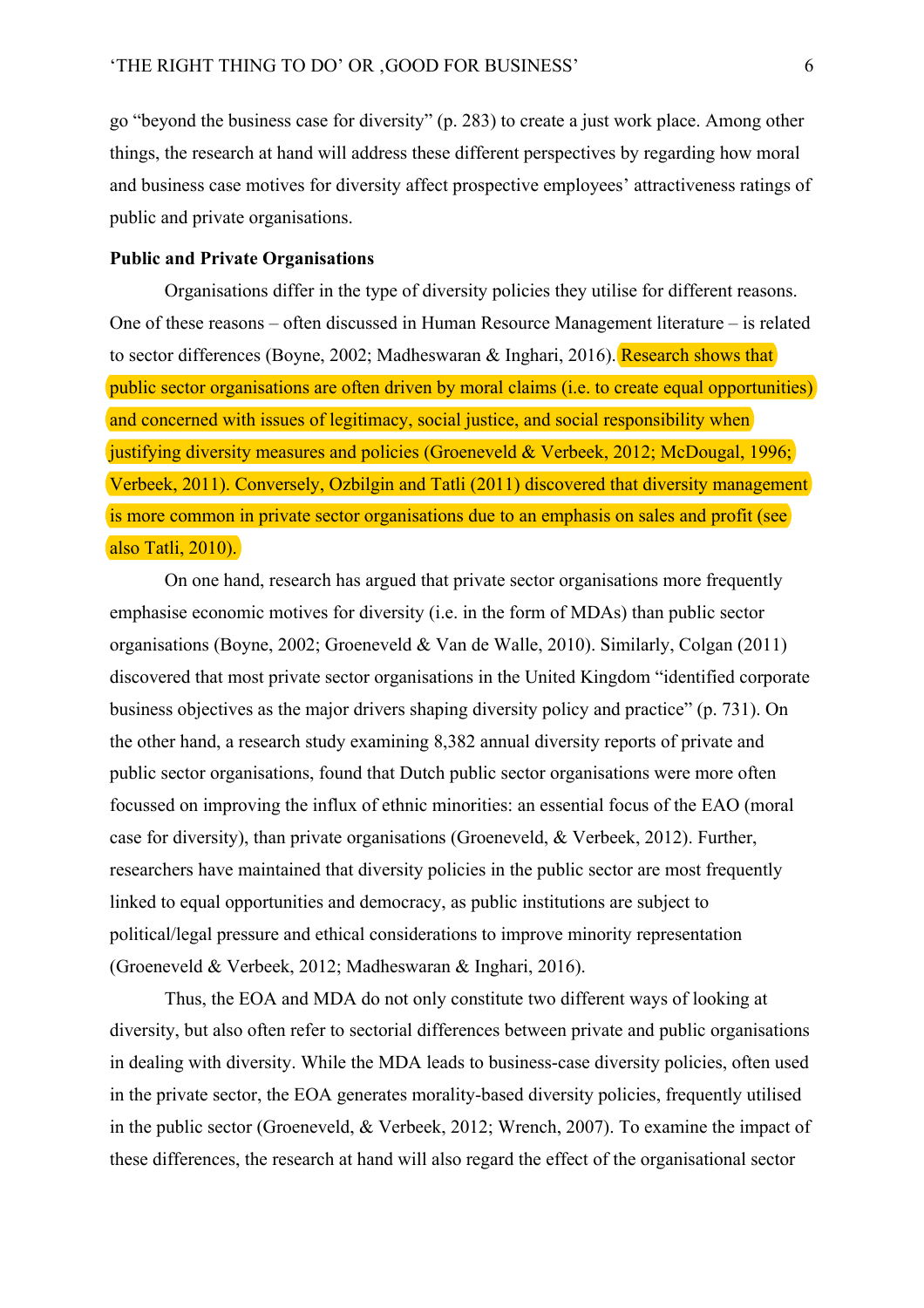on the relationship between formulations of diversity policies, and prospective employees' ratings of organisational attractiveness.

#### **Sociability, Competence, and Morality**

In literature on organisational behaviour, Social Identity Theory (SIT) has been proposed as a framework that further aids in understanding individuals' attitudes and behaviours (Ellemers, et al, 2011; Point & Singh, 2003). SIT builds on the assumption that individuals think of themselves in terms of the groups (and organisations) to which they (want to) belong (Tajfel & Turner, 1979). Accordingly, specific features of groups represent a source of value for people, leading to feelings of satisfaction, commitment, and higher pursuit intentions, the latter of which are particularly relevant for recruitment (Ellemers, 2001; Griepentrod, Harold, Holtz, Klimoski and Marsh, 2012).

The social identity tradition assumes that any characteristic ascribed to an in-group, can form the basis of positive evaluation (Griepentrod et al, 2012; Leach et al, 2007). However, while empirical research suggests morality to be a central source of personal and group-value, it has been argued that most research has focussed on characteristics associated with 'competence', and/or 'sociability', as representing the central clusters for (positive) evaluations of groups (Ellemers et al, 2011). Nonetheless, Leach et al (2007) found that despite competence and sociability being important factors, morality was an even more important explanation of positive in-group evaluation. Correspondingly, Aquino and Reed (2002) and Ellemers et al (2011) showed that the primary concern individuals have about groups are related to whether they can be considered moral (i.e. honest, truthful, and sincere). This shows that while it is important to consider sociability and competence measures when looking at group-belonging and positive evaluation (i.e. organisational attractiveness), it is also essential to regard perceived morality.

## **Organisational Attractiveness, Corporate Social Responsibility, and Recruitment**

Previous research demonstrated that organisational attractiveness is important for effective recruitment, because it is positively associated with candidates' attitudes and behaviours towards organisations (Backhaus et al, 2002; Jones, Willness and Madey, 2014). Organisational attractiveness hereby refers to the extent to which an individual perceives an organisation as a good place to work. Next to job characteristics, organisational attributes, and recruitment practices (Reeve, Highhouse, & Brooks, 2006), different studies have found that the perceived morality of an organisation, also affects its attractiveness as an employer to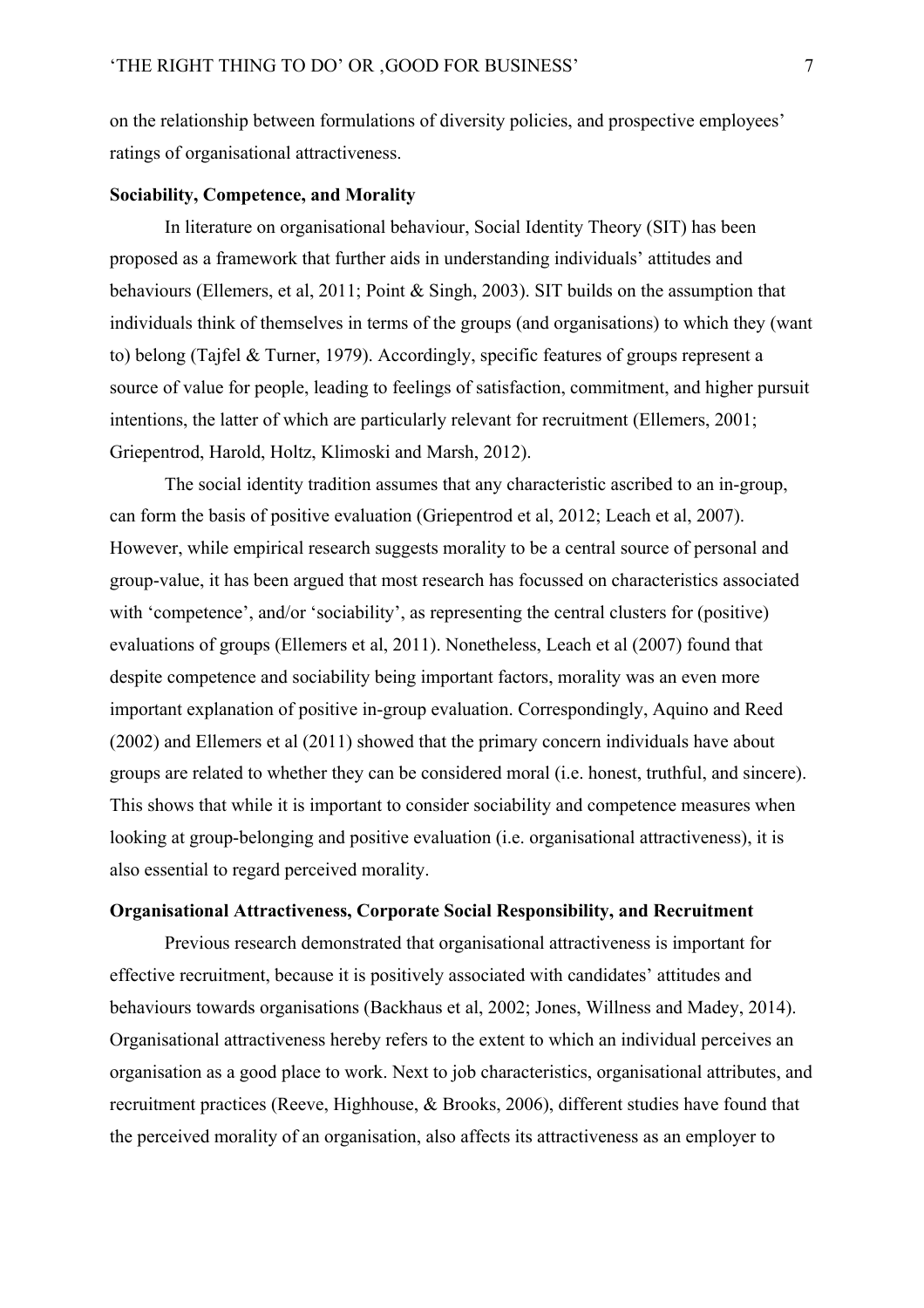employees (Ellemers et al, 2011) and job-seekers (Backhaus, Stone, & Heiner, 2002; Riordan, Gatewood, & Barnes, 1997; Turban & Greening, 1996).

In organisational psychology and human resource management literature, the (perceived) morality of organisations is often assessed through Corporate Social Responsibility (CSR) activities of organisations (Aguilera et al, 2007; Ellemers et al, 2011). CSR can be defined as the moral principle that organizations ought to be responsible for how their behaviour affects society and the environment in an ethical sense, rather than merely focussing on economic gains (Schmidt-Albinger &Freeman, 2000; Turban & Greening, 1996). While there are increasing internal and external pressures for organisations to fulfil social goals, CSR can also be viewed as a relevant marketing and recruitment strategy for jobseekers, because it affects evaluations of organisations as (future) work places (Aguilera, Rupp, Williams & Ganapathi, 2007; Smith et al, 2004). For instance, Schmidt-Albinger and Freeman (2000) determined that expert ratings of an organisation's CSR was related to the perceived attractiveness of the organisation by different job seeking populations. Further, Turban and Greening (1996) confirmed that organisational reputation and attractiveness to prospective employees, were related to CSR. Moreover, Jones et al (2014) proposed that the link between CSR and attractiveness may be due to 1) the anticipated pride of prospective employees from being affiliated with a 'moral' organisation (see also Ellemers et al, 2011); 2) the perceived value-fit (see also Leach et al, 2007); and, 3) the expectations of job-seekers as to how an organisation treats its employees. Ellemers et al (2011) have additionally connected the impact of CSR-activities of organisation to the importance of morality as a source of identity, while further maintaining that little remains known about how organisational morality affects employee attitudes. On the basis of CSR-research, it becomes evident that perceived organisational attractiveness, which is important for recruitment, seems closely connected to perceived organisational morality.

## **Organisational Attractiveness and Diversity Policies**

Next to morality-perceptions, several studies have demonstrated that diversity policies can also lead to more positive evaluations (and increased attractiveness) of organisations (Avery & McKay, 2008; Madera et al, 2016). Williams, Bauer and Talya (1994) for instance demonstrated that organisations were evaluated more positively by management students when reading a recruitment brochure in which the organisation had a diversity management policy than when it had none. Avery and McKay (2006), however, showed that promoting policies of equal opportunity – thus basing diversity on morality – enhanced female and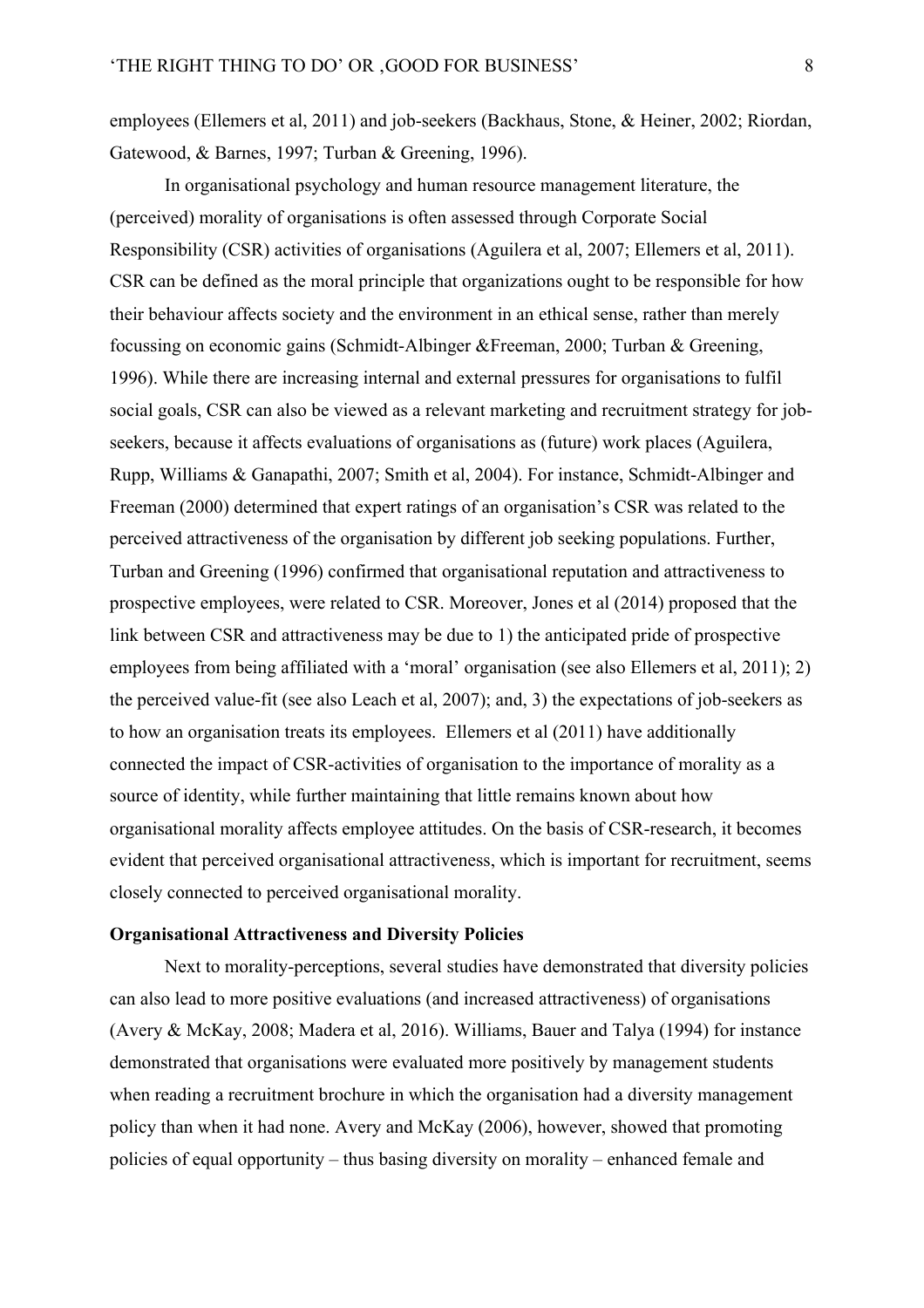minority applicants' perceptions of organizations. Further, Smith et al (2004) discovered that, among university students, making a moral case for diversity in the form of affirmative action programs lead to higher perceived attractiveness of universities, than if communicating a MDA. Groeneveld and Verbeek (2012) uncovered that managing diversity initiatives had a positive impact on the minority representation of commercial, or private, organisations but that this was not the case for public organisations. Thus, although diversity policies appear important for attracting prospective employees, there is no consensus on how the formulation of diversity policies (i.e. the usage of different motives for diversity) exactly affects perceived organisational attractiveness.

#### **Overview**

Research has demonstrated that organisations can approach diversity (policies) by using morality-based motives, often present in the public sector, or business-case-based motives, often evident in private sector organisations (Ewijk, 2011; Groeneveld & Verbeek, 2012). Additionally, it has been argued that morality is more important to group-belonging and positive evaluations, than measures of sociability, and competence (Ellemers et al, 2011; Leach et al, 2007). Lastly, it has been shown that organisational attractiveness is relevant for recruitment, and can be enhanced by increasing (prospective) employees' perceptions of an organisation's morality (i.e. CSR) and by communicating diversity policies (Aguilera et al, 2007; Avery & McCay, 2006; Ellemers et al, 2013; Jones et al, 2014; Williams et al, 2004).

However, a lack of research and consensus remains in academic literature, concerning whether making a moral or a business-case of diversity in a diversity policy, affects the perceived attractiveness of organisations. Further – to the knowledge of the researcher – no research has been conducted on the effect of combining the two approaches in one diversity policy. Additionally, ratings of morality, sociability, and competence appear to have been applied to groups mainly, which is why this research will apply these measures to an organisational level, while further looking at the relevance of the organisational sector (public and private) for before-mentioned relationships (see figure 1 for conceptual model). Generating knowledge in this field is highly relevant not only for the academic field, but also for public and private organisations in order to obtain insight into the role of morality (and business-cases) in diversity policies and to shed light on how these policies can be formulated to increase organisational attractiveness and attract prospective employees.

It is the purpose of this explorative study to fill this research gap, by answering the following research question: 'The Right Thing to do' or 'Good for Business': In which way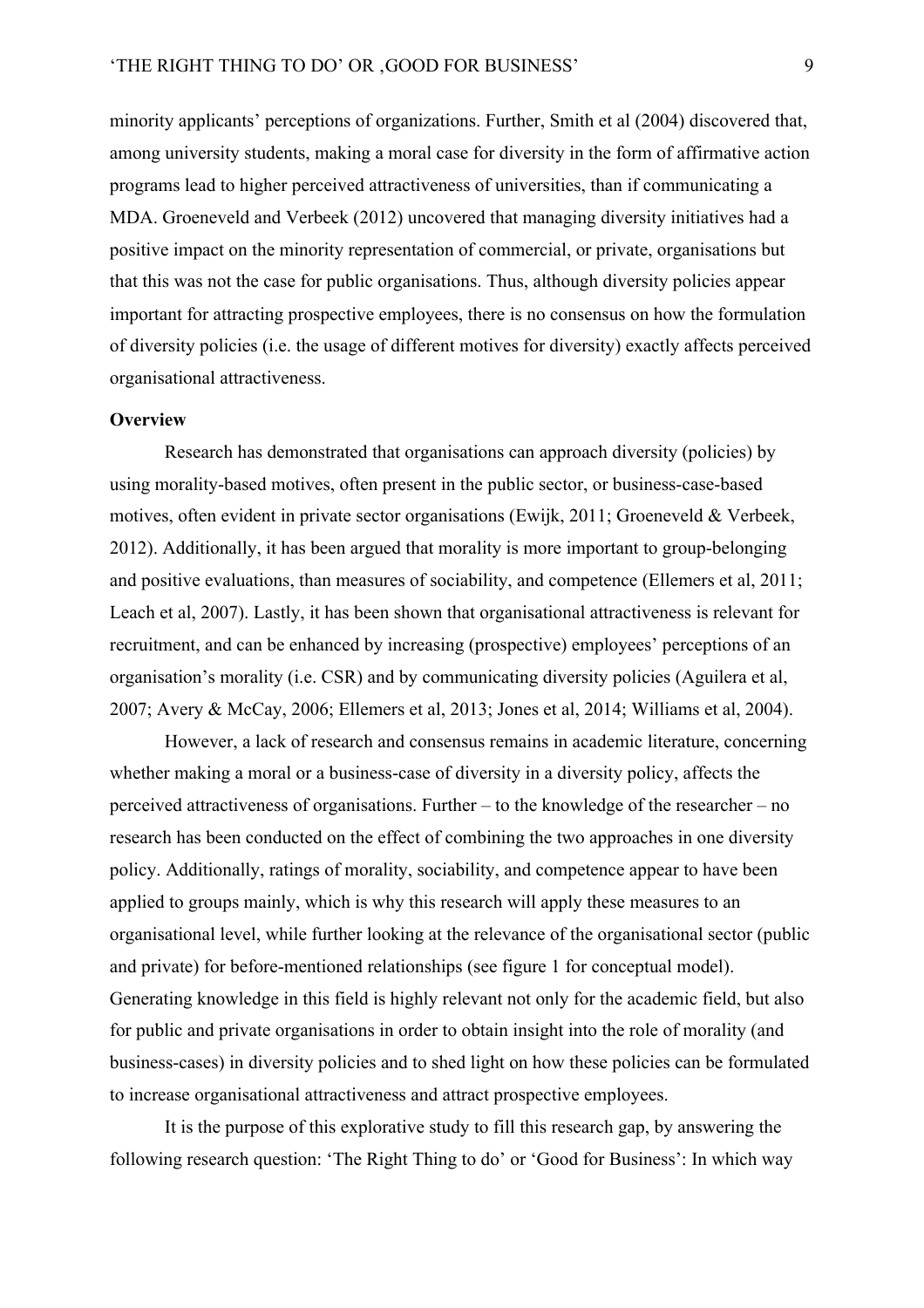does using a morality, business-case, or a combination of both motives in diversity policies affect the perceived attractiveness of public and private sector organisations by prospective employees, given ratings of morality, sociability, and competence?

To answer this question, the following sub-questions will be explored in this research study:

- 1. Does the type of motive (morality vs. business case vs. morality\*business case) communicated in a diversity policy affect the perceived attractiveness of an organisation?
- 2. Can this be explained by the perceived morality, sociability, and competence of the organisation?
- 3. Are there any differences between public and private sector organisations?

## **Method**

## **Participants**

Participants were obtained online by placing a questionnaire on a social media, and a survey sharing website (relevant facebook groups and surveytandem). It was relied on virtual snowball sampling for participant recruitment. Using G\*power it was calculated that a total of 158 participants was required for a moderated mediation analysis  $\alpha$ =0,8. Initially, 348 participants fully completed the online survey. From these, 209 respondents were female, 135 male, and four identified as other. The majority were between 18 and 34 years of age (84.2%).

## **Procedure**

Using qualtrics.com, an online questionnaire was created that took between five and ten minutes to be completed. On the introductory page of the survey, participants were informed about the general aim of the study, confidentiality, and their right to withdraw (see appendix). Participants were then asked to provide information about background variables (e.g., age, gender) in a multiple choice format. Afterwards, participants were randomly assigned to one of the six experimental conditions (see table 1). Subsequently, they were provided with fictitious diversity policies that differed in the motive used to argue for diversity and the organisational sector they belonged to: 3 (morality, business-case, or morality\*business case motive) x 2 (public vs. private sector). Respondents then completed questions about the morality, sociability, competence, and organisational attractiveness measures (see figure 1).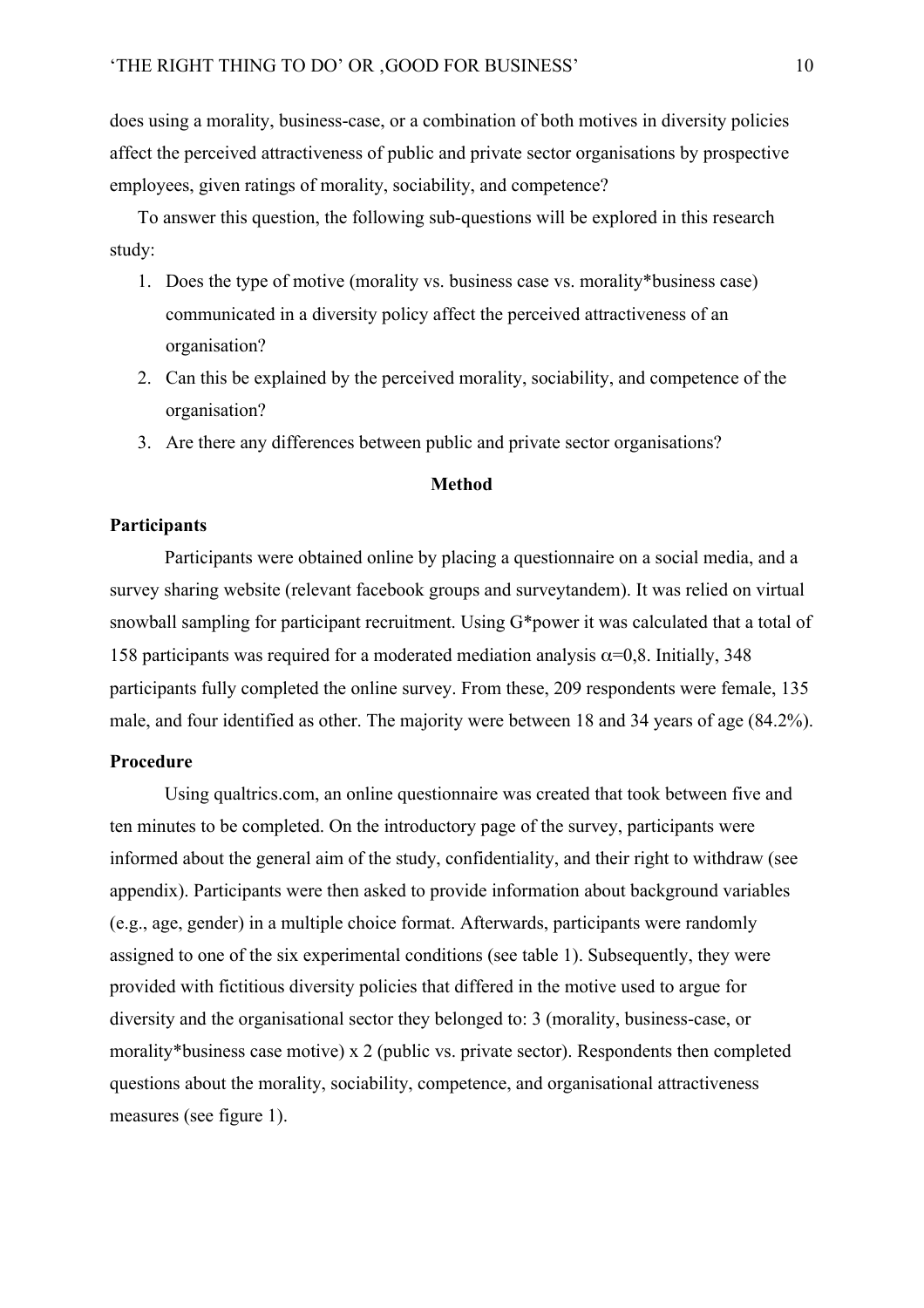#### **Measures**

**Organisational Morality, Sociability, and Competence.** Drawing on research by Leach et al (2007), participants were provided with nine traits, of which three traits each were designed to indicate (group) morality, sociability, or competence. Responses to these items were provided on 7-point likert scales, ranging from 1 (*not at all*) to 7 (*completely*). The morality of the organisation whose diversity policy participants read, was assessed by using the adjectives 'honest', 'sincere', and 'trustworthy' ( $\alpha$ = .95, M=4.73, SD=1.25). Sociability was assessed using the traits 'friendly', 'warm' and 'likeable'( $\alpha$ =.96, M=4.97, SD=1.37). Competence was examined with the items 'intelligent', 'competent', and 'skills'  $(\alpha = .94, M=4.86, SD=1.29)$ .

**Organisational Attractiveness.** Organisational attractiveness was measured by asking participants to indicate how attractive they found the organisation to be on a 6-point likert scale ranging from 0= not at all, to  $6 =$  extremely (M=4.12, SD= 1.38). Although previous research assessed organisational attractiveness using a 5-point likert scale (Turban & Greening, 1996), a 6-point scale was chosen as removing the midpoint can diminish the social desirability bias and provide clearer insight into the (positive or negative) effect on the outcome measure (Nadler, Weston & Voyles, 2015).

## **Manipulations**

**Motive Manipulation.** Three fictitious diversity policies were created that differed in the motive used to argue for diversity at an organisation (see appendix for the verbatim texts). Participants were randomly assigned to a diversity policy that used a moral motive, a business-case motive, or a combination of moral and business-case motives, to argue for diversity. The diversity policies were based on the Dutch Diversity Charter, and on policy cases used in prior research on diversity policies and multiculturalism (Diversiteit in bedrijf, 2017; Gündemir et al, 2017; Jansen, Otten, & Van der Zee, 2015). In total, 60 participants (37,7%) were in the morality motive condition, 54 (34%) in the business motive condition and 45 (28,3%) in the morality\*business condition (see table  $1$ )<sup>1</sup>.

**Sector Manipulation***.* Next to the motive, the sector of the fictitious organisation communicating the policy, was manipulated. Participants were either told that the diversity policy they read belonged to a private sector organisation (CCT consulting) or a public sector

 <sup>1</sup> All calculations in the methods section are based on the total number of participants that passed the manipulation checks  $(n=159)$ .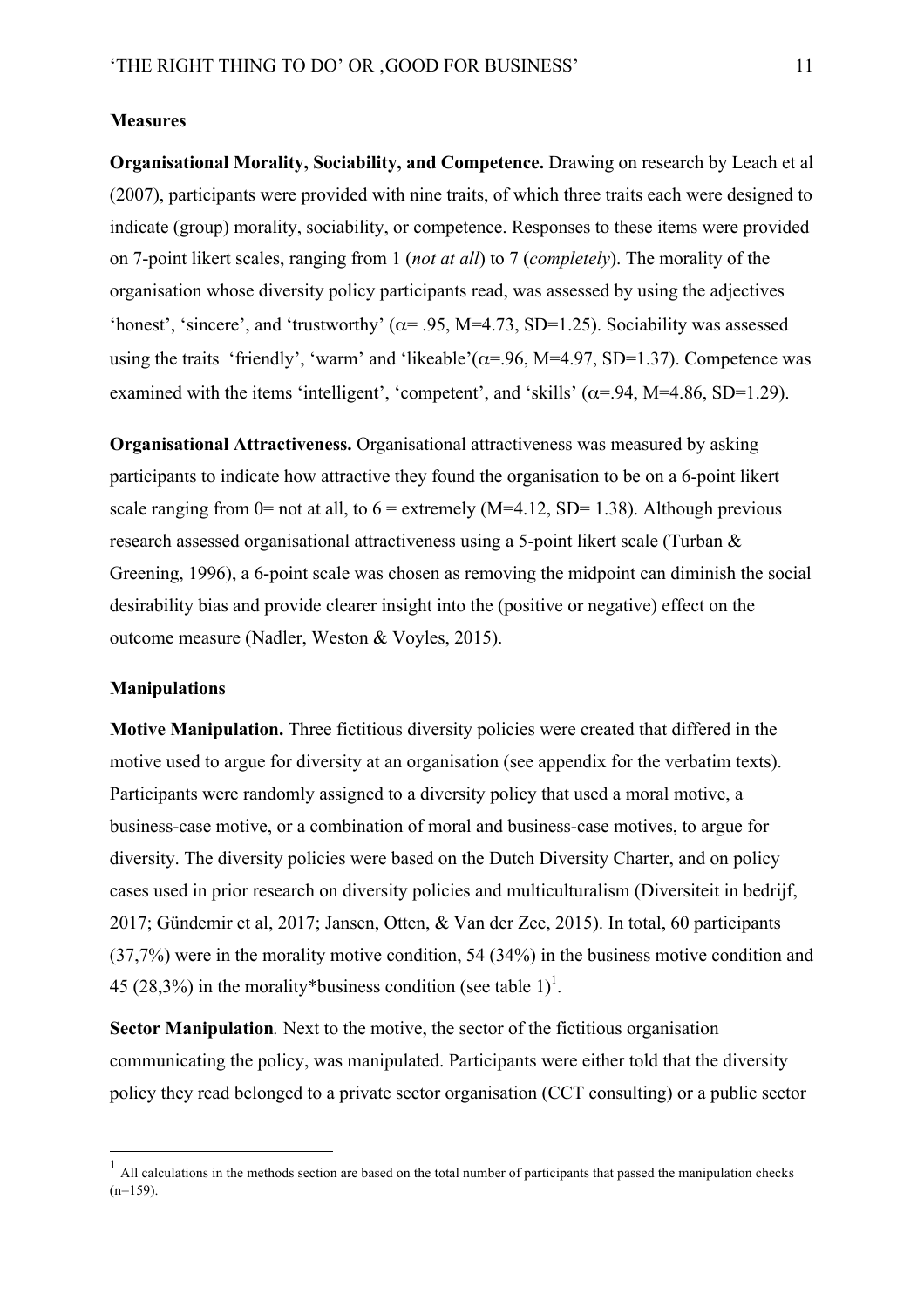organisation (Municipality of Amsterdam). They were randomly assigned to the private condition ( $n= 74, 46,5\%$ ) or the public condition ( $n=85, 53,5\%$ ). The following table illustrates the participant distribution per condition:

## Table 1.

Distribution of participants per experimental condition (motive and sector)

| Variable               |          |               |                        |       |
|------------------------|----------|---------------|------------------------|-------|
|                        | Morality | Business case | Morality*Business case | Total |
| Sector of Organisation |          |               |                        |       |
| public                 | 37       | 27            | 21                     | 85    |
| private                | 23       | 27            | 24                     | 74    |
| Total                  | 60       | 54            | 45                     | 159   |

**Manipulation check***.* Participants were required to answer two manipulation checks to test the success of the chosen manipulations. These examined whether participants had read the diversity policy attentively and were aware of (1) the organisational motive (morality, business case or morality\*business case), and (2) the organisational sector (public or private) they had read about.

#### **Results**

**Manipulation Check.** From 348 participants that completed the survey, 159 (45,7%) passed the manipulation check. Only those participants that fully completed the questionnaire, and passed the manipulation check were included in the data analyses (n=159). Of these 159 respondents, 59 were male, 99 female, and one participant identified as other. A majority of the participants were between 18 and 34 years of age (n=135, 84.9%). Most participants were students (n=108,  $68\%$ ), from which some were also self-employed (n=2, 1,3%), part-time  $(n=28, 17,8\%)$ , or full-time employed  $(n=6, 3,8\%)$ . The rest of the participants were selfemployed (n=11, 22,7%), full-time employed (n=30, 18,9%), part-time employed (n=6, 3,8%), retired ( $n=3$ , 1.9%) or unemployed ( $N=1$ , .6%). Further, the participants originated from 37 different countries, a majority of which held a passport from the United Kingdom  $(n=41, 25,8\%)$ , the Netherlands  $(n=28, 17,6\%)$ , the United States  $(n=21, 13,21\%)$  and Germany (n=20, 12,6%).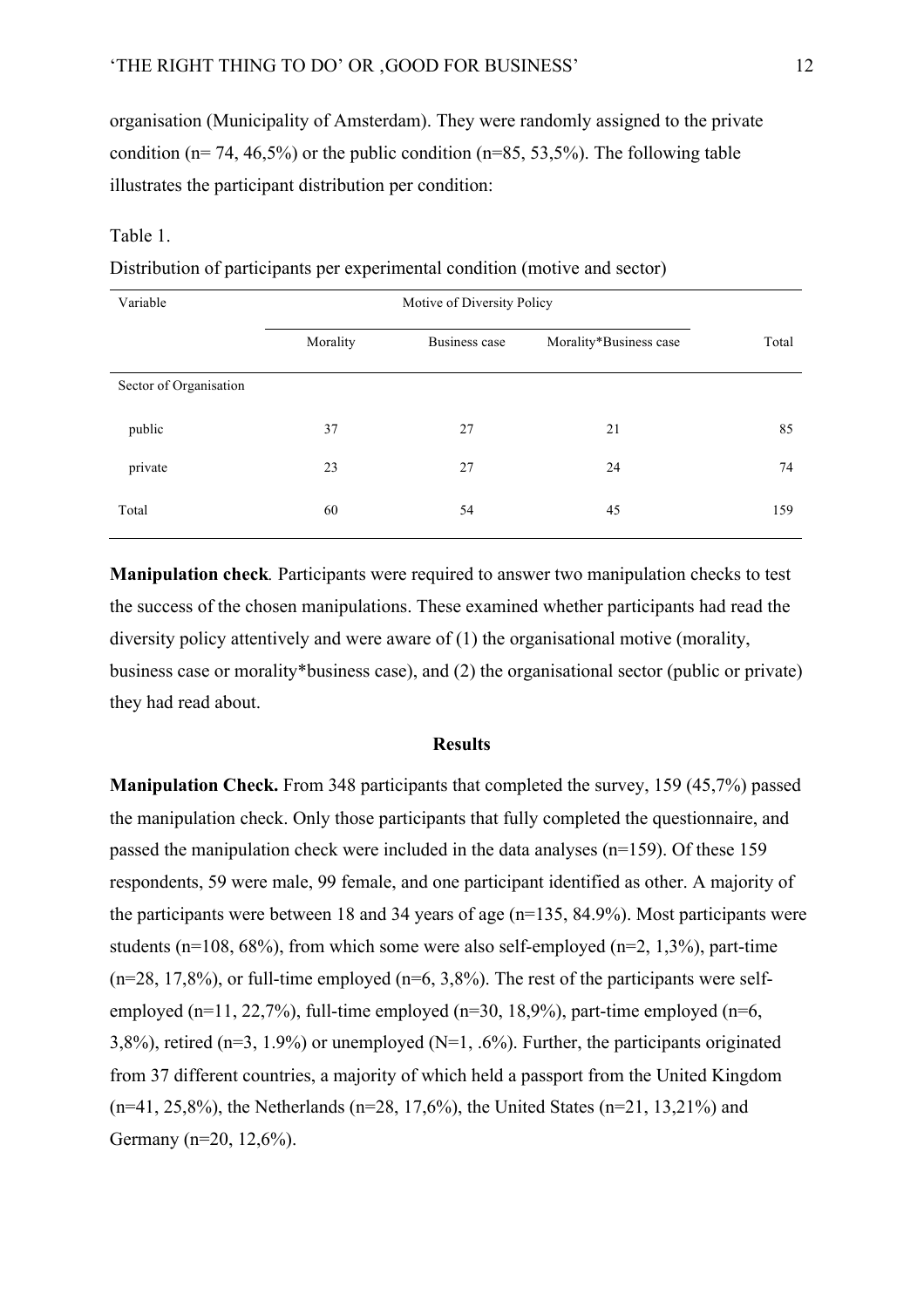**Correlations.** Initially, Spearman's Rank Order Coefficient was calculated, to examine the relationship between morality, sociability, competence, and organisational attractiveness. It was found that morality was significantly correlated with sociability,  $r_s = .78$ ,  $p < .001$ , competence,  $r_s = .63$ ,  $p \le 0.001$ , and organisational attractiveness,  $r_s = .74$ ,  $p \le 0.01$ . Additionally, sociability was correlated with competence,  $r_s = .65$ ,  $p \le 0.01$ , and organisational attractiveness,  $r_s = 75$ , p<.001. Lastly, competence was correlated with attractiveness,  $r_s = 62$ , p<.001. Consistent with existing research (Leach et al, 2012), and as there was a strong, monotonic correlation between all variables, they were all utilised in further analysis.

#### **Process Modelling**

The data were analysed using Hayes' SPSS macro PROCESS (version 3, model 7), for (multicategorical) moderated mediation, with 5,000 bootstrapping iteration's.

**Motives, Sector, Morality, Sociability, and Competence.** Initially it was tested whether there were significant differences between, and interaction effects of, the diversity policy motives and organisational sectors in predicting the mediating variables (table 3).

It was found that, in total, morality (mediator) was not significantly predicted by a combination of the direct and interaction effects of the motives and organisational sector differences,  $F(153)=1.67$ ,  $R^2=0.05$ , p= 14. However, compared with the morality motive, the business case motive (X1) did have a significant negative effect on the morality measure (table 3),  $t(153)=2.28$ ,  $p=.02$ . There was no significant difference between the morality\*business case and the morality motive  $(X2)$ ,  $t(153)=0.40$ ,  $p=.68$ . Also, there was no significant difference between the private and the public sector (W1),  $t(153)=-0.87$ ,  $p=.39$ , such as no indirect (interaction) effect between X1 and W1,  $t(153)=1.08$ ,  $p=.283$ , or between X2 and W1,  $t(153)=3.60$ ,  $p=.72$ , in predicting morality. This means that using a business case argument in a diversity policy, significantly harms the perceived morality of an organisation in contrast with using a morality motive, whereby this effect is independent of the organisational sector. Further, when combining the business case with a moral motive, this negative effect disappears.

Considering sociability, it was discovered that sociability was significantly predicted by a combination of the concepts and their interactions,  $F(153)=3.11$ ,  $R^2=0.09$ ,  $p=.01$ . Moreover, similarly to morality, the business-case motive negatively affected sociability in comparison to the morality motive  $t(153)=3.1$ ,  $p<01$ , while the morality\*business case motive did not differ significantly from the morality motive  $t(153)=0.64$ ,  $p=.52$  in predicting sociability.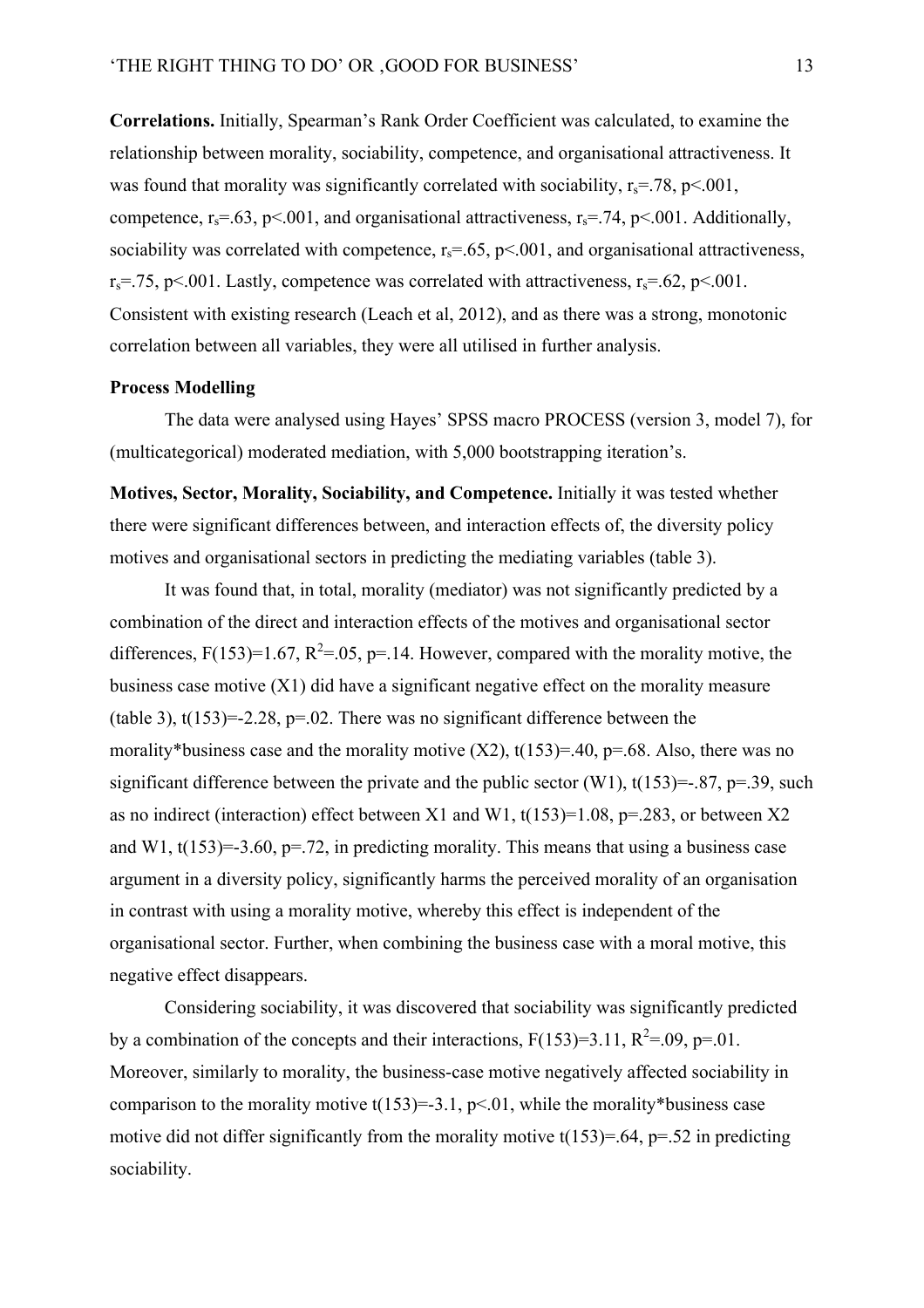## Table 3.

Direct and indirect effects of the diversity policy motive and sector of organisation on morality, sociability, and competence

| <b>Constructs and Relationships</b>                                                         | Effect                                     | <b>BootLLCI</b>                           | <b>BootULCI</b> | <b>SE</b>  | $\boldsymbol{t}$ | $p$ -value    |
|---------------------------------------------------------------------------------------------|--------------------------------------------|-------------------------------------------|-----------------|------------|------------------|---------------|
|                                                                                             | Outcome Variable: Morality (Mediator 1)    |                                           |                 |            |                  |               |
| Direct Effects                                                                              |                                            |                                           |                 |            |                  |               |
| Constant (Intercept)                                                                        | 5.01                                       | 4.61                                      | 5.41            | .20        | 24.64            | .00.          |
| Business case vs. morality motive (X1)<br>Morality*business case vs. morality motive $(X2)$ | $-71$<br>.13                               | $-1.33$<br>$-.53$                         | $-.0.9$<br>.80  | .31<br>.34 | $-2.28$<br>.40   | $.02*$<br>.69 |
| Private vs. public sector $(W1)^a$                                                          | $-.28$                                     | $-93$                                     | .36             | .33        | $-.87$           | .39           |
| Indirect Effects <sup>b</sup>                                                               |                                            |                                           |                 |            |                  |               |
| $X1*W1$                                                                                     | .51                                        | $-.42$                                    | 1.44            | .47        | 1.08             | .28           |
| $X2*W1$                                                                                     | $-.18$                                     | $-1.15$                                   | .80             | .49        | $-.36$           | .72           |
|                                                                                             | Outcome Variable: Sociability (Mediator 2) |                                           |                 |            |                  |               |
| Direct Effects                                                                              |                                            |                                           |                 |            |                  |               |
| Constant (Intercept)                                                                        | 5.24                                       | 4.81                                      | 5.68            | .22        | 23.98            | .00.          |
| Business case vs. morality motive $(X1)$                                                    | $-1.03$                                    | $-1.70$                                   | $-.37$          | .34        | $-3.07$          | $.00**$       |
| Morality*business case vs. morality motive (X2)                                             | .23                                        | $-.49$                                    | .95             | .36        | .64              | .52           |
| Private vs. public sector $(W1)^{a}$                                                        | $-.03$                                     | $-0.72$                                   | .67             | .35        | $-.07$           | .94           |
| Indirect Effects <sup>b</sup>                                                               |                                            |                                           |                 |            |                  |               |
| $X1*W1$                                                                                     | .51                                        | $-.49$                                    | 1.51            | .51        | 1.00             | .32           |
| $X2*W1$                                                                                     | $-37$                                      | $-1.42$                                   | .68             | .53        | $-.69$           | .49           |
|                                                                                             |                                            | Outcome Variable: Competence (Mediator 3) |                 |            |                  |               |
| Direct Effects                                                                              |                                            |                                           |                 |            |                  |               |
| Constant (Intercept)                                                                        | 4.78                                       | 4.37                                      | 5.19            | .21        | 23.04            | .00.          |
| Business case vs. morality motive $(X1)$                                                    | $-.55$                                     | $-1.18$                                   | .08             | .32        | $-1.72$          | .09           |
| Morality*business case vs. morality motive $(X2)$                                           | .50                                        | $-.18$                                    | 1.18            | .35        | 1.45             | .15           |
| Private vs. public sector $(W1)^a$                                                          | $-.04$                                     | $-.71$                                    | .62             | .34        | $-.13$           | .89           |
| Indirect Effects <sup>b</sup>                                                               |                                            |                                           |                 |            |                  |               |
| $X1*W1$                                                                                     | .83                                        | $-.11$                                    | 1.78            | .48        | 1.74             | .08           |
| $X2*W1$                                                                                     | .00                                        | $-1.00$                                   | .99             | .50        | $-.01$           | .99           |

*Note.* BootLLCI = bootstrapping lower limit confidence interval. BootULCI = bootstrapping upper limit confidence interval.  $SE = Standard error. X1 = business-case vs. mortality motive. X2 = business-case *morality vs. mortality motive. (Boostrapping = 5,000 iterations. Level of confidence = 95%).$ 

<sup>a</sup> W1 refers to the moderation effect of the the difference between the public and private sector on the outcome variable.  $b$  The indirect effects of X1\*W1 and X2\*W1 refer to the interaction effect between the difference of the business-case vs. morality motive  $(X1)$ , or the morality\*business-case vs. morality motive  $(X2)$ , and the difference between organisational sectors (public or private, W1) in predicting the outcome variable.  $*p<.05.*p<.01$ .

Also, there was no significant difference between the private sector and the public sector (W1),  $t(153) = -07$ ,  $p = 94$ , or indirect (interaction) effect between X1 and W1, t(153)=1.00, p=.32, or X2 and W1, t(153)=-.69, p=.49. Hence, the data reveal that in contrast with morality, the business case motive for diversity decreased ratings of sociability, independently of the organisational sector. There was no significant difference between the other two motives.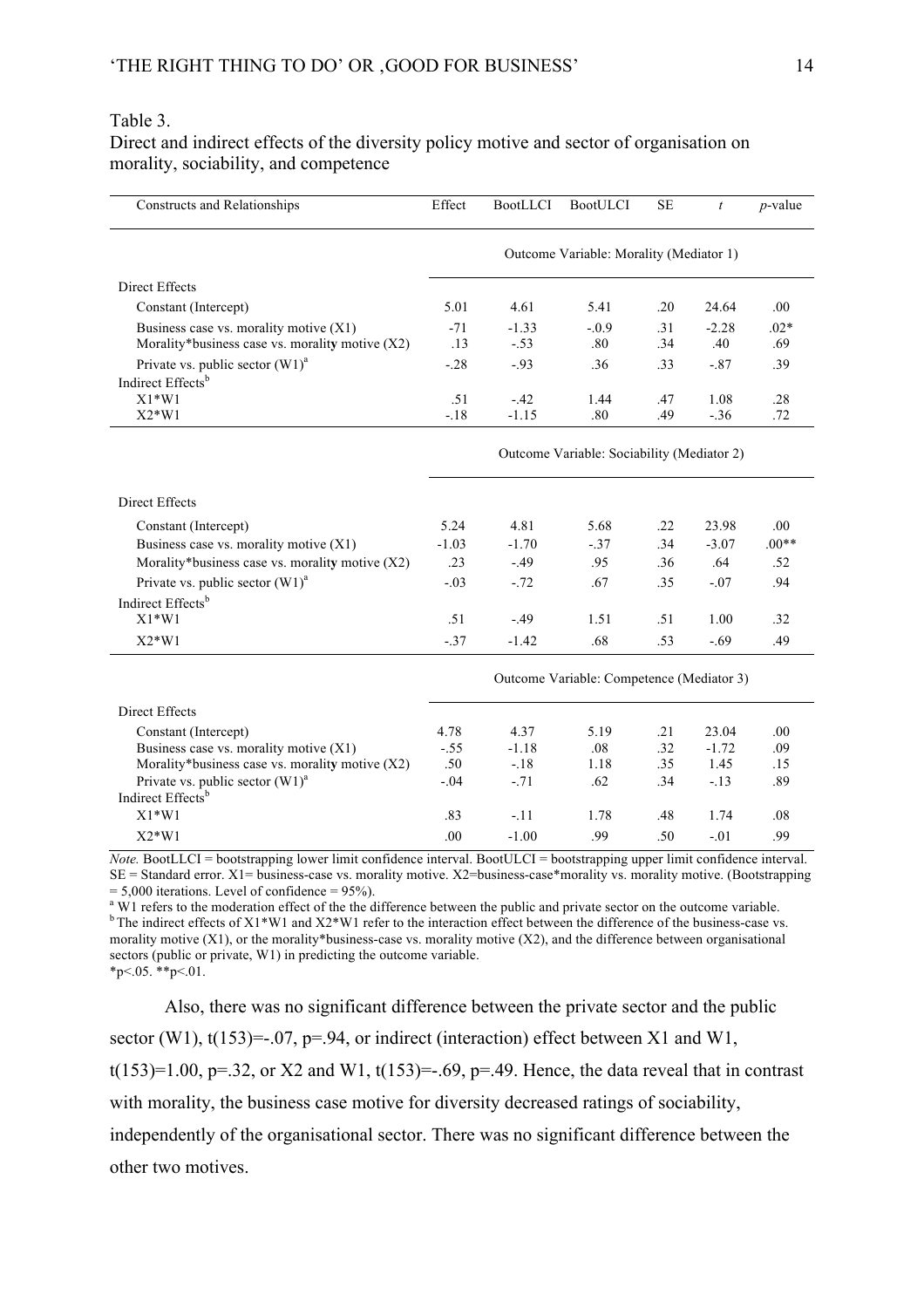The total model for competence was also significant,  $F(153)=2.39$ ,  $R^2=0.07$ ,  $p=.04$ . There was further a marginally significant negative effect of the business case vs. the morality motive on competence,  $t(153)=1.72$ ,  $p=.09$ . Moreover, the relationship between the morality\*business case vs. morality motive was not significant,  $t(153)=1.45$ ,  $p=15$ . Organisational sector differences (W1) were also not significant,  $t(153)$ =-.13, p=.89. While the indirect (interaction) effect between X1 and W1 was marginally significant,  $t(153)=1.74$ ,  $p=0.08$ , the interaction effect between X2 and W1 was non-significant, t(153) = -.01, p=.99. Thus, – compared to the morality motive – the business-case motive marginally, negatively affected the competence measure, while there was no difference between the other two motives. This effect was further marginally moderated by the organisational sector.

**Organisational Attractiveness.** It was discovered that organisational attractiveness was significantly predicted by the motives and the mediators,  $F(153)=53.54$ ,  $R^2=64$ ,  $p<0.01$ . With the mediators added to the model, the business-case vs. morality motive,  $t(153)=-.62$ ,  $p=.54$ , and the business-case\*morality vs. morality motive,  $t(153)=1.52$ ,  $p=.13$ , did not significantly predict organisational attractiveness. However, morality, t(153)=4.76, p<.001, sociability, t(153)=3.15, p $\leq$ .001, and competence, t(153)=3.26, p $\leq$ .001, all significantly mediated the relationship between the motives and organisational attractiveness. This shows that the effect of the diversity policy motive on perceived organisational attractiveness, was fully mediated by measures of morality, sociability, and competence – with the mediators predicting 64% of the variance of the organisational attractiveness ratings. Thus, how attractive respondents (prospective employees) perceived an organisation to be, was related to morality, sociability, and competence ratings. Figure 2 illustrates the relevant effect sizes, further demonstrating morality to be the strongest predictor of organisational attractiveness, in comparison to sociability and competence: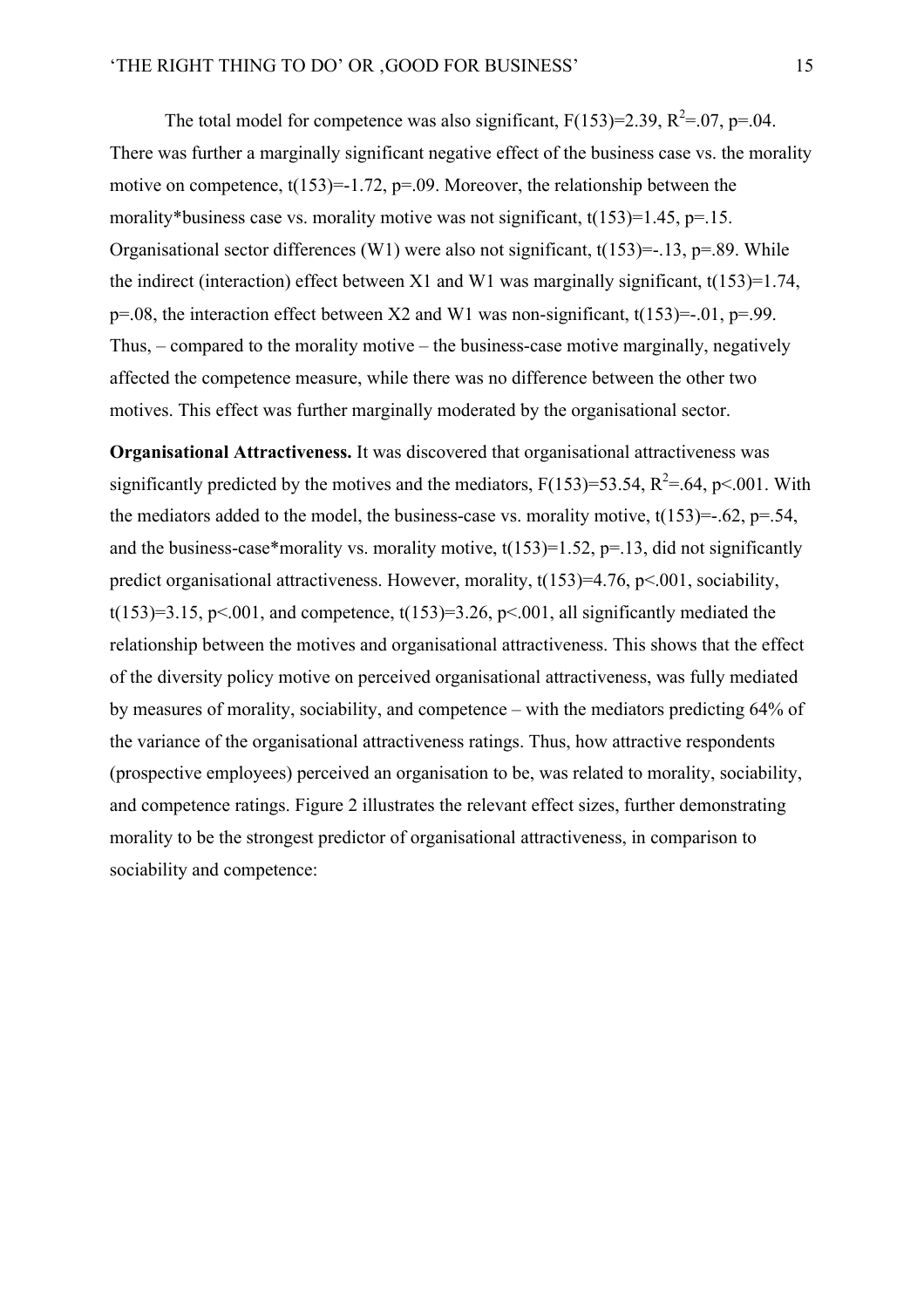

*Figure 2.* Full mediation model for differences between multicategorical diversity policy motives (business case motive vs. morality motive, and morality\*business case motive vs. morality motive) on attractiveness of organisation, mediated by morality, sociability and competence. No significant moderation of public and or private sector. (Bootstrapping = 5,000 iterations. Level of confidence = 95%).

 $*_{p \leq .05}$ .  $*_{p \leq .01}$ .  $*_{p \leq .001}$ .

**Indirect Effects of Motives, Moderators and Mediators on Attractiveness.** Finally, the data revealed that there were no significant differences between the moderators (public and private) in influencing the mediation effect on organisational attractiveness. It was found, that the effect of X1 (business case vs. morality motive) on organisational attractiveness, was moderated by the public sector for the morality condition (BootLLCI=-.63, and BootULCI=-.04) with a negative effect of -.30. The same occurred for the public sector for the sociability condition (BootLLCI=-.61, and BootULCI =-.04) with a negative effect of -.28. However, there were no other significant (indirect) effects (table 4). The (indirect) moderated mediation effects are presented in table 4: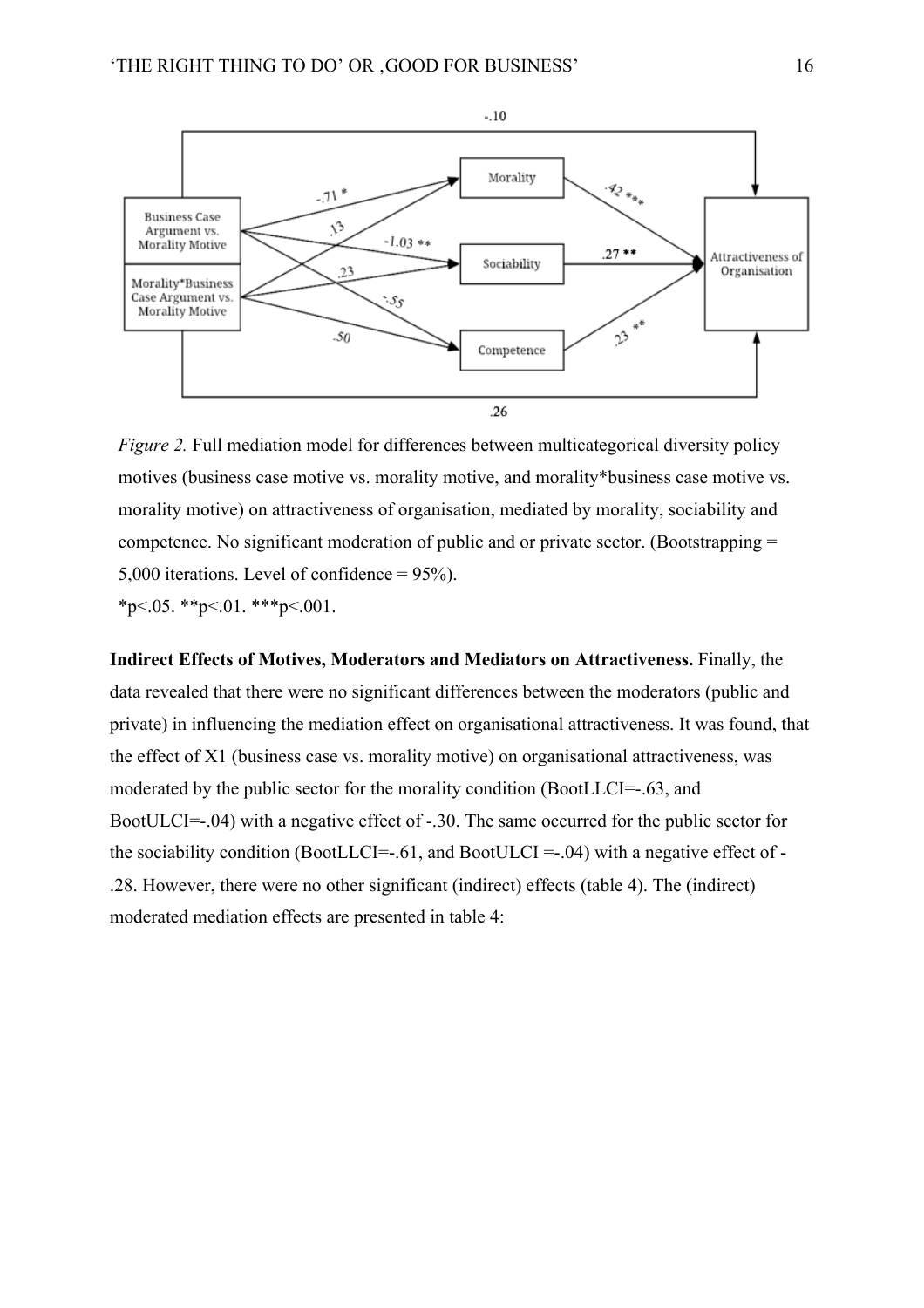## Table 4.

Indirect effects for the relationship between different motives used in diversity policies and organisational attractiveness given the mediator (morality, sociability, or competence) and moderator (public or private)

| Variable<br>(Motive) | Moderator<br>(type of organisation)                                                | Effect/Index   | <b>BootSE</b>  | <b>BootLLCI</b> | <b>BootULCI</b> |
|----------------------|------------------------------------------------------------------------------------|----------------|----------------|-----------------|-----------------|
|                      | Indirect Effect: Motive (X1 or X2) -> Morality -> Organisational Attractiveness    |                |                |                 |                 |
| X1                   | Public sector                                                                      | $-.30$         | .15            | $-.63*$         | $-0.04*$        |
| X1                   | Private sector                                                                     | $-.09$         | .17            | $-.42$          | .25             |
| X <sub>2</sub>       | Public sector                                                                      | .06            | .13            | $-.20$          | .32             |
| X <sub>2</sub>       | Private sector                                                                     | $-.02$         | .15            | $-.32$          | .29             |
| X1                   | Public vs. private sector <sup>a</sup>                                             | .21            | .23            | $-.20$          | .72             |
| X <sub>2</sub>       | Public vs. private sector <sup>a</sup>                                             | $-.08$         | .20            | $-.48$          | .32             |
|                      | Indirect Effect: Motive (X1 or X2) -> Sociability -> Organisational Attractiveness |                |                |                 |                 |
| X1                   | Public sector                                                                      | $-.28$         | .14            | $-.61*$         | $-.04*$         |
| X1                   | Private sector                                                                     | $-14$          | .12            | $-.42$          | .06             |
| X <sub>2</sub>       | Public sector                                                                      | .06            | .09            | $-.12$          | .26             |
| X <sub>2</sub>       | Private sector                                                                     | $-.04$         | .11            | $-.25$          | .17             |
| X1                   | Public vs. private sector <sup>a</sup>                                             | .14            | .15            | $-.14$          | .48             |
| X <sub>2</sub>       | Public vs. private sector <sup>a</sup>                                             | $-.10$         | .14            | $-.40$          | .17             |
|                      | Indirect Effect: Motive (X1 or X2) -> Competence -> Organisational Attractiveness  |                |                |                 |                 |
| T <sub>1</sub>       | $D$ , 1.11                                                                         | 1 <sub>2</sub> | 1 <sub>0</sub> | $\sim$          | $\Omega$        |

|                | Public sector                          | $-.13$ | .10  | $-.32$ | .03 |
|----------------|----------------------------------------|--------|------|--------|-----|
|                | Private sector                         | .07    | .10  | $-.09$ | .29 |
| X <sub>2</sub> | Public sector                          | .11    | .09  | $-.05$ | .32 |
| X <sub>2</sub> | Private sector                         |        |      | $-.05$ | .39 |
| X1             | Public vs. private sector <sup>a</sup> | .19    | . 14 | $-.03$ |     |
| X <sub>2</sub> | Public vs. private sector <sup>a</sup> | .00    |      | $-.22$ | .29 |

*Note***.** X1 = business case vs. morality motive. X2 = morality\*business case vs. morality motive**.** BootLLCI = bootstrapping lower limit confidence interval. BootULCI = bootstrapping upper limit confidence interval. BootSE = bootstrapping standard error. (Bootstrapping  $= 5,000$  iterations. Level of confidence  $= 95\%$ ).

<sup>a</sup> Public versus private sector refers to the index of moderated mediation (difference between conditional indirect effects of moderators), for motive X1 or X2 on organisational attractiveness given each mediator.

\*Confidence interval does not include 0, therefore there is a significant effect (level of confidence =  $95\%$ ).

The data hereby show, that the business case argument harms the morality and sociability measures and perceived attractiveness measure of public organisations significantly. Yet, this effect is not significantly different to the negative effect the business-case motive has on the private sector, when compared with using a moral motive in a diversity policy. Thereby, as seen in the difference between the public vs. private sector effects, there was no moderated mediation of the whole model for the effect of motive on attractiveness.

#### **Discussion**

This exploratory research study investigated the effect of communicating moral, business-case, or a combination of both motives in diversity policies, on the attractiveness of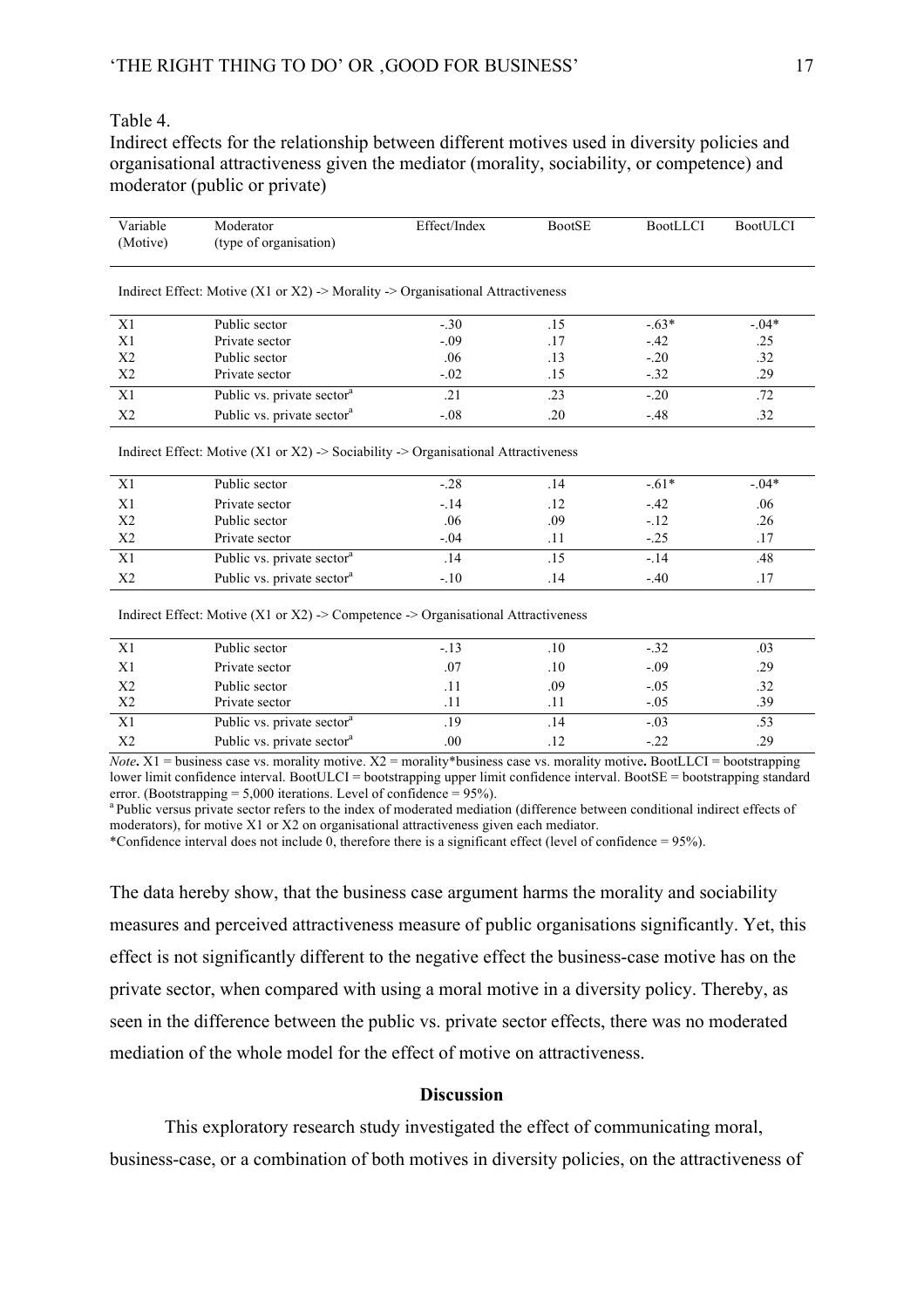organisations in the eyes of job seekers. This was examined given perceptions of morality, sociability, and competence, and potential differences between the public and private sector.

## **Organisational Attractiveness**

The results show that in contrast with using a business case motive, using a moralitybased motive for diversity – on its own, or in combination with a business-case motive – increased positive ratings of organisational attractiveness, given morality and sociability. This is in line with existing research, arguing that higher perceived morality (and CSR) of organisations, leads to more positive evaluations and attractiveness ratings (Aguilera et al, 2007; Ellemers et al, 2011; Jones et al, 2014; Smith et al, 2004). Further, these findings offer contrary evidence to some managing diversity research and theory, arguing that employees are attracted to organisations which focus on productivity arguments for diversity, rather than ethical ones (Williams et al, 1994; Wise & Tschirhart, 2000; Wrench, 2007). Instead, it is shown that focussing on equal opportunities – and morality – in diversity policies is more suitable for positive evaluations of organisations (Avery & McKay, 2006; Lorbiecki & Jack, 2000; Smith et al, 2004; Verbeek, 2011). Additionally, this research discovered that there was no significant difference between using a morality-based or a combination of a morality and business-case motive in a diversity policy, in affecting attractiveness. Thus, it appears that as long as moral values are communicated in a diversity policy, an organisation will be considered as more attractive than when simply using a business-case motive.

Further, it was discovered that morality, sociability, and competence fully mediated the relationship between the motive of the policy and organisational attractiveness. Morality was the best predictor of attractiveness, followed by sociability and, lastly, by competence (see table 3). This is in accordance with previous research on group-belonging (see Leach et al, 2007), which found that morality explained positive in-group evaluations by participants better than sociability or competence. The present finding confirms that while morality, sociability, and competence are all important for organisations to be perceived as attractive, morality is the most important measure of the three.

#### **Morality, Sociability, and Competence**

This study demonstrates that using a morality-based motive for diversity in diversity policies – on its own or in combination with a business-case motive – increased positive ratings of morality and sociability of public and private organisations, when compared with using a business-case motive. Contrastingly, using a business case motive for diversity, harmed measures of morality and sociability (see figure 2), when compared with the morality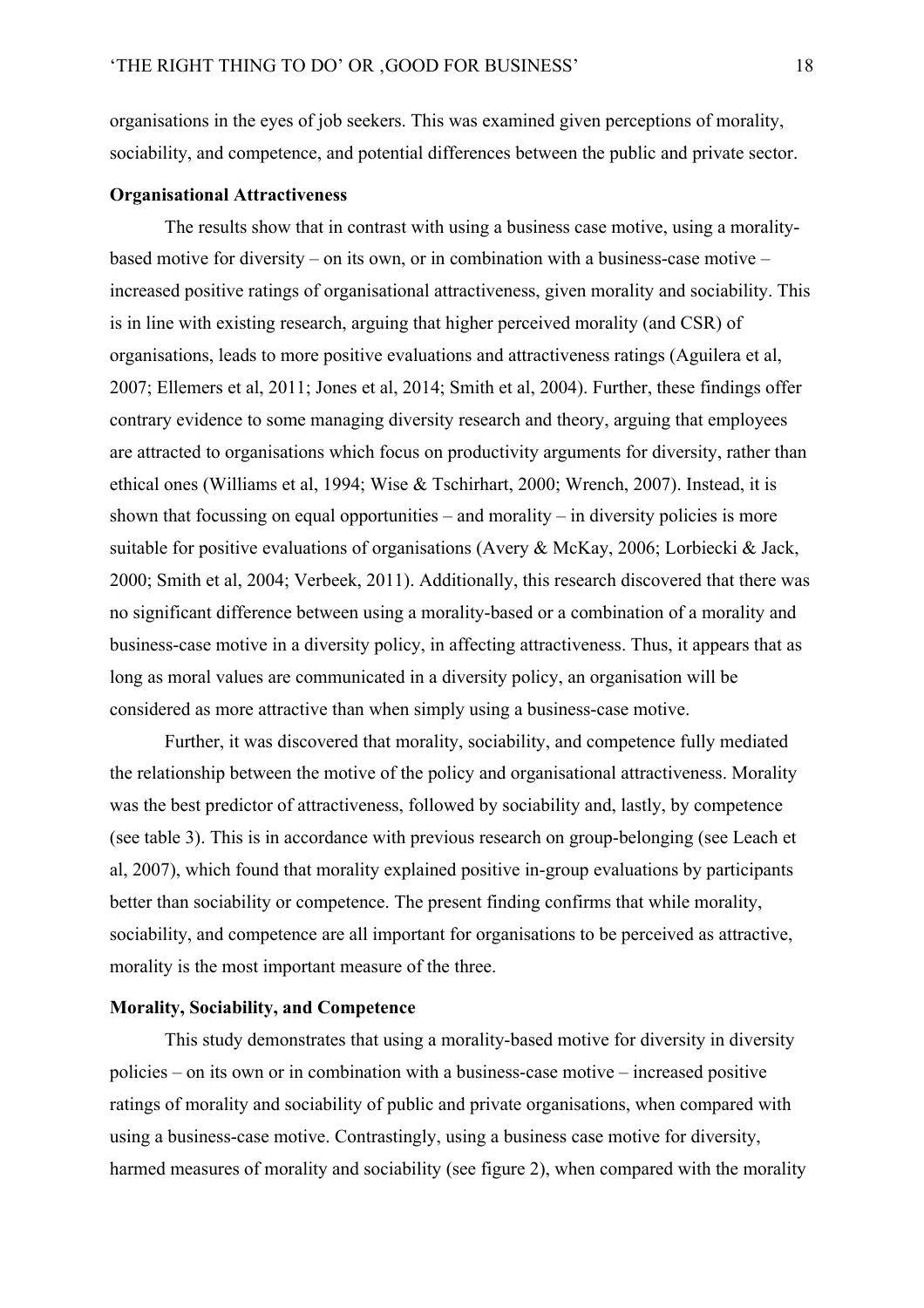motive. There was no significant difference between using a morality-based or a combination of a morality and business-case motives in a diversity policy. Thus, for all – public and private – organisations desiring to be perceived as sociable and moral, moral values must be provided in their diversity policy. To reach this effect, a moral motive may also be combined with a business-case motive. Interestingly, perceived competence was (marginally) not affected by the type of motive used in the given diversity policies. Competence was also seen as the weakest predictor of organisational attractiveness (see figure 2), meaning that for organisations who want to be perceived as attractive, it is more important to be perceived as moral and sociable, than as competent (see also Ellemers et al, 2011; Leach et al, 2007).

## **Public and Private Organisations**

Further, it was found that there were no significant differences between the organisational sector (public or private) in affecting the relationship between a diversity policy's motive and organisational attractiveness. This implies that it is equally important for private and public organisations – if they want to be viewed as attractive – to argue for diversity on the basis of moral values, rather than business-cases. This finding is highly relevant because different studies have discovered that managing diversity, and corporate business objectives are highly common in diversity initiatives, particularly in private organisations, due to their emphasis on sales and profit (Boyne, 2002; Colgan, 2011; Groeneveld & Verbeek, 2012; Ozbilgin & Tatli, 2011; Tatli, 2010). By showing, however, that the moral motive for diversity positively affects organisations regardless of their sector, this study has high implications for the way how organisations should formulate diversity policies in the private sector, to benefit recruitment (see also Smith et al, 2004). Also, this finding indicates that, in the eyes of prospective employees, it is not only public organisations that are expected to comply with ethical and legal guidelines on diversity, as suggested in some existing literature (Boyne, 2002; McDougal, 1996).

#### **Possible Limitations and Future Research**

A possible limitation of this study was that it was exploratory in nature, meaning that more research is needed to support the presented findings. However, it is argued that this research addresses an important literature gap and that the findings are both theoretically plausible and in accordance with previous research on the role of morality in organisations and on diversity initiatives (Boyne, 2002; Leach et al, 2007).

Another possible limitation, is that only 45.7% of the participants passed the manipulation check. As this was an exploratory study, and the policy cases were designed by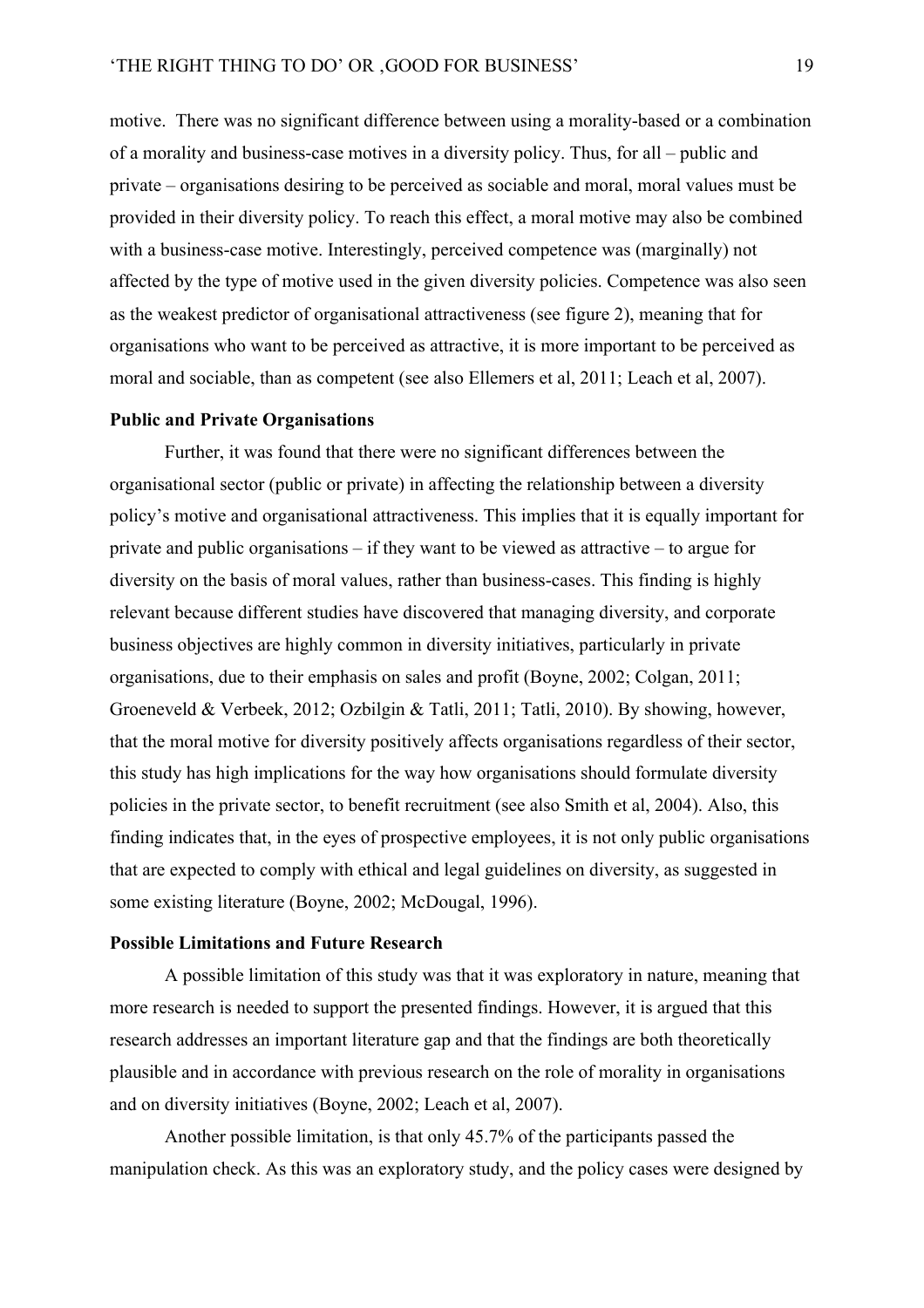the researcher, it is suggested that future research alters the verbatim texts of the diversity policies and, the communicated motive therein, to see if more people can be included in the analysis. It further appeared that most participants did not pass the manipulation check for the morality\*business case condition (see table 1). A possible explanation for this, could be differences in language fluency and comprehension, seeing as this study was carried out in English language despite this not being the native language of many of the participants. It is suggested, that prospective studies expose participants to policies in their native tongue, to see whether this decreases the manipulation-check-dropout and enhances the explanatory power of this research design. However, as this study only used those participants for analysis that had passed the manipulation check, the desired outcome of this exploratory study has still been reached by showing that the experimental manipulations (motive and sector) have some preliminary effect on organisational attractiveness.

Due to the exploratory design of this study, it was relied on virtual snowball-sampling for participant recruitment. This raises questions about the random selection and representativeness of the sample, especially seeing as most participants belonged to the same age group (between 18 and 35) and were students. However, since this research regarded 'prospective employees', it is argued that the obtained participant group is particularly relevant for the present study, as students and younger individuals are a likely target group for recruitment. Still, future research could use different sampling strategies (e.g. by conducting interviews with individuals at job fairs) to validate the findings with different age-and occupational groups.

The results suggest that morality-based motives for diversity are beneficial for organisational attractiveness, when contrasted with business-case motives. However, this does not necessarily imply that potential employees always find moral motives for diversity to be decisive for their organisational attractiveness ratings. Further, as only three – fictitious – policy cases were used in this study, it is possible to question whether the findings can be generalised to all kinds of arguments made in diversity policies. However, this limitation also applies to previous research that was based on fictitious diversity policies (e.g. Gündemir et al, 2017). Future research may elaborate on these ideas by formulating diversity policies that also regard the morality-business-case-distinction, yet provide slightly different arguments than those made in this study. Additionally, it could be explored whether there are individual characteristics (e.g. personality traits like openness) that explain which motives work best for whom, and for which organisation.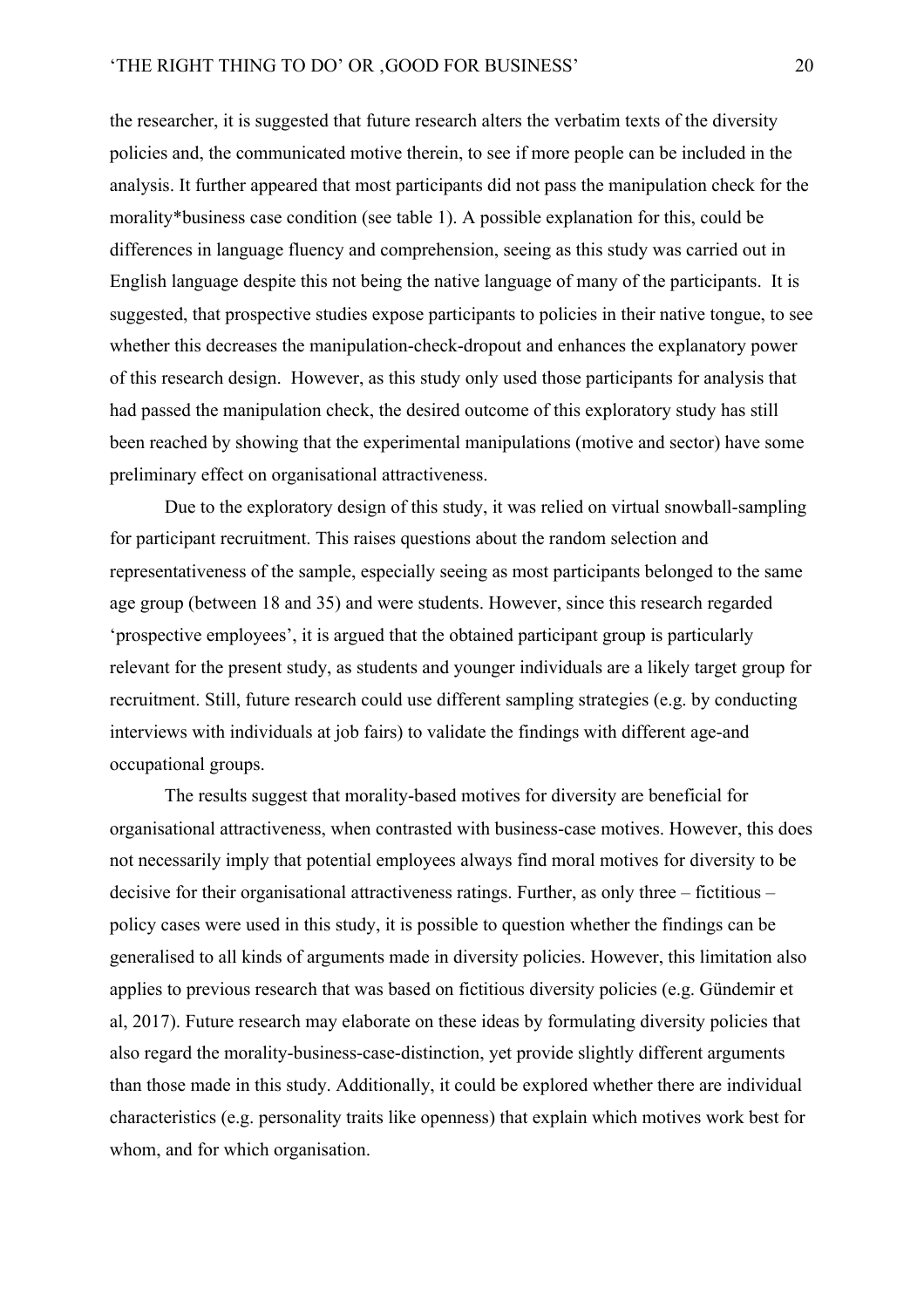## **Conclusion**

The current research suggests that individuals value morality-based motives over mere business-case motives in organisational diversity policies. Organisations are hereby perceived as more moral, sociable, and, subsequently, attractive, if they use moral motives, rather than business-case motives, to argue for diversity. It further does not matter whether a moral motive is combined with a business-case motive or simply stated on its own, as long as a moral dimension is present in the policy. Additionally, there was no difference between the organisational sector, public or private, in influencing this effect. This means that solely articulating business oriented motives, in contrast to morality-based motives, for diversity is harmful for all organisations.

The findings highlight the need for organisations in both, the private and the public sector, to think carefully about the reasons they provide for diversity in their diversity policies. If organisations want to be perceived as attractive by prospective employees, their diversity policies should be formulated using moral values.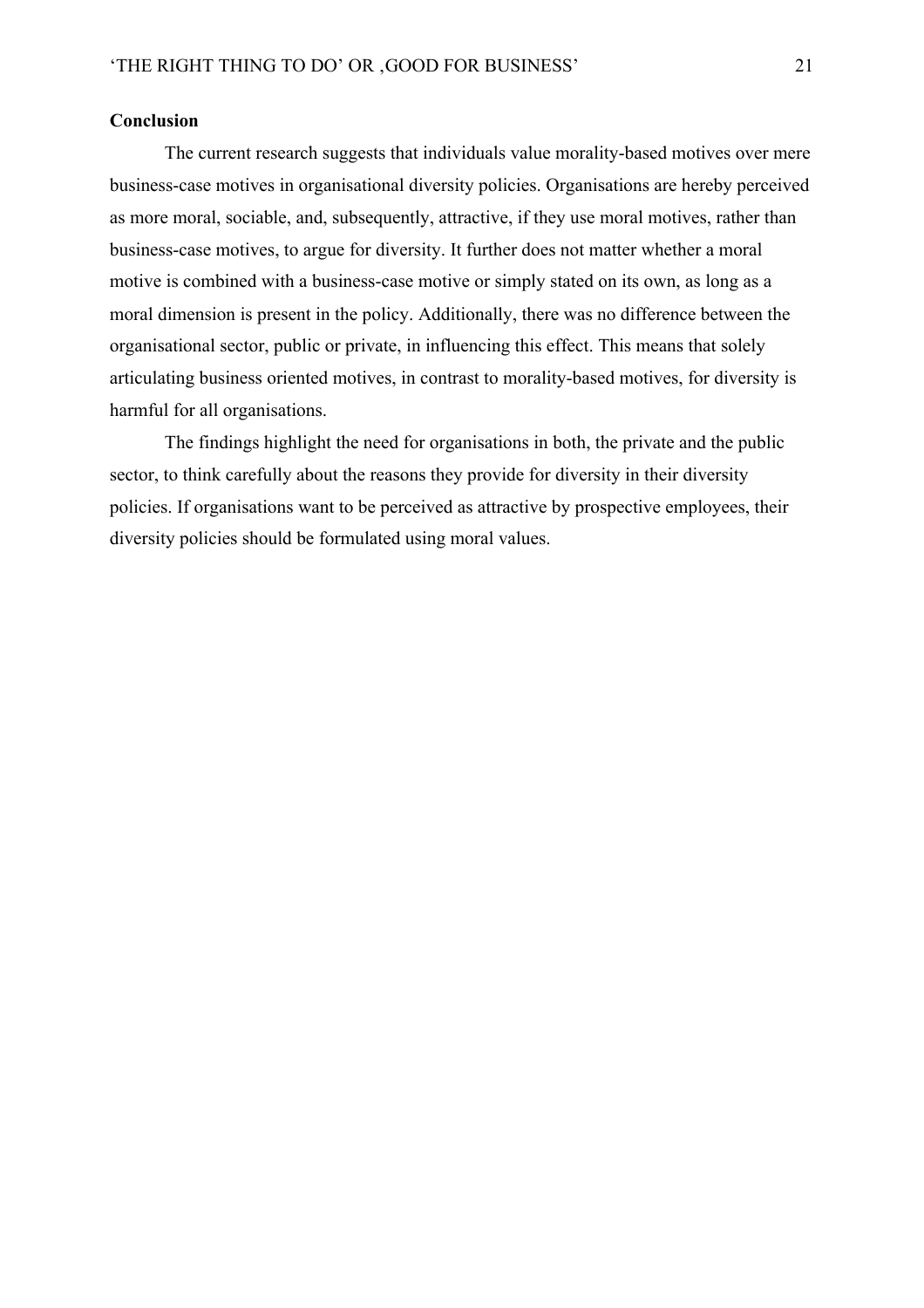#### **References**

- Aguilera, R. V., Rupp, D. E., Williams, C. A., & Ganapathi, J. (2007). Putting the S back in Corporate Social Responsibility: A Multilevel Theory of Social Change in Organisations. *Academy of Management Review*, 32(3), 836-863. doi:10.5465/amr.2007.25275678.x
- Avery, D. R., & McKay, P. F. (2006), Target Practice: An Organizational impression management approach to attracting minority and female job applicants. *Personnel Psychology*, 59: 157–187. doi:10.1111/j.1744-6570.2006.00807.x
- Backhaus, K. B., Stone, B. A., & Heiner, K. (2002). Exploring the relationship between corporate social performance and employer attractiveness*. Business & Society*, 41, 292-318. doi:10.1177/0007650302041003003.x
- Boyne, G.A. (2002). Public and Private Management: Whats the difference? *Journal of Management Studies,* 39(1), 97-122. doi:10.1111/1467-6486.00284.x
- Colgan, F. (2011). Equality, diversity and corporate responsibility: Sexual orientation and diversity management in the UK private sector, *Equality, Diversity and Inclusion: An International Journal*, Vol. 30(8). doi:10.1108/02610151111183225.x
- Diversiteit in bedrijf. (2017). *Diversiteit in bedrijf*. Retrieved from: http://diversiteitinbedrijf.nl/charter-diversiteit-wat-is-het/.
- Ellemers, N. (2001). Social identity, commitment, and work behaviour. In: M. A. Hoggand F. J. Terry (Eds.). *Social identity processes in organisational contexts*, (101-114). Psychology Press.
- Ellemers, N., Kingma, L. van de Burgt, J., & Barreto, M. (2011). Corporate Social Responsibility as a Source of Organisational Morality, Employee Commitment and Satisfaction. Journal of Organisational Moral Psychology, 1(2), 97-123.
- Ellemers, N., Pagliaro, S., & Barreto, M. (2013). Morality and behavioural regulation in groups: a social identity approach. *European Review of Social Psychology*, 24 (1), 160-193, 2013. 71.
- Ellemers, N., & Rink, F. (2016). Diversity in work groups. *Current Opinion in Psychology*, *11*, 49–53. doi:10.1016/j.copsyc.2016.06.001.x
- Ewijk van, A. (2011) Diversity and diversity policy: diving into fundamental differences, *Journal o*f *Organizational Change Management*, Vol. 24 Issue: 5, pp.680-694. doi:10.1108/09534811111158921.x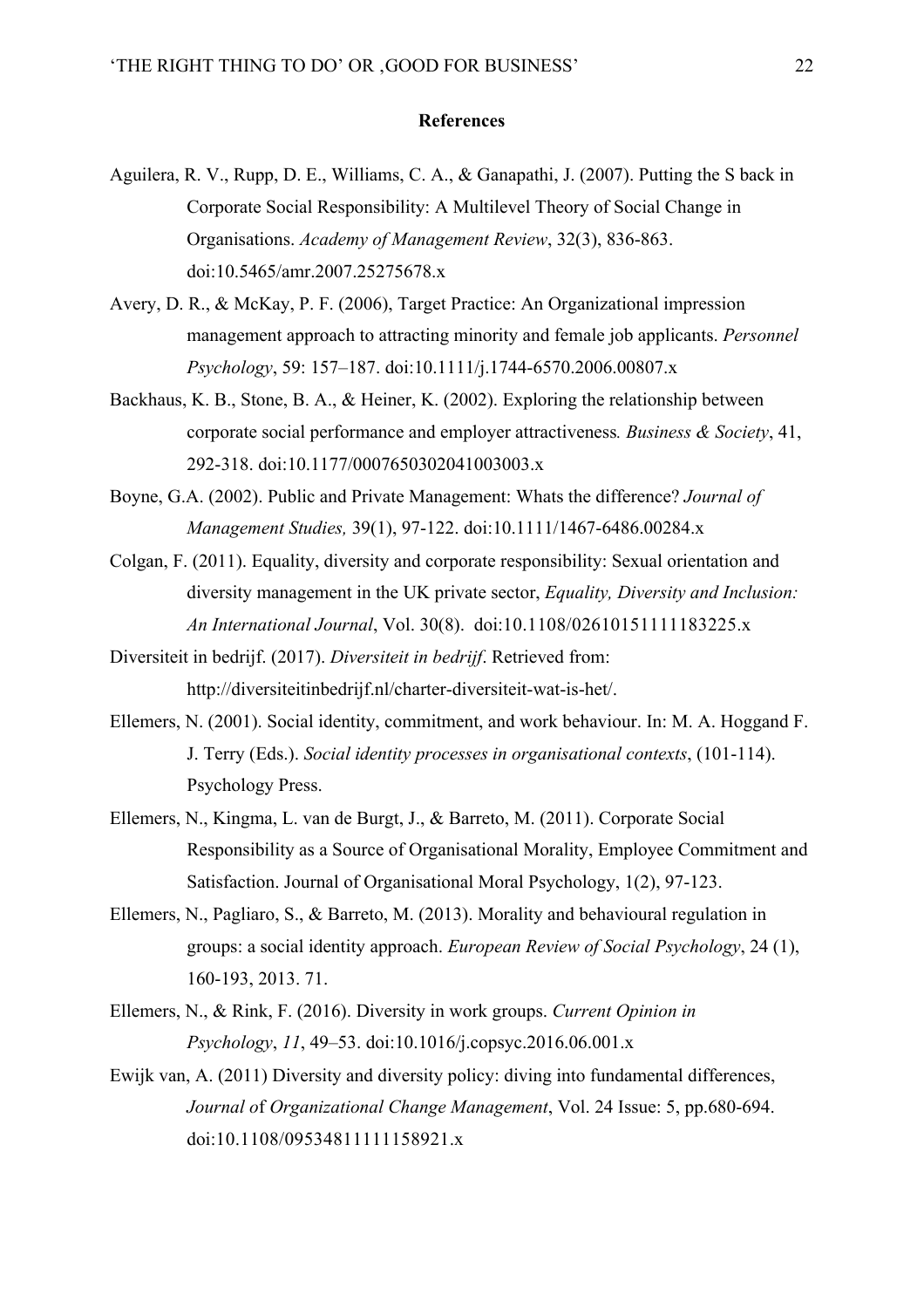- Groeneveld, S., & Verbeek, S. (2012). Diversity Policies in Public and Private Sector Organizations: An Empirical Comparison of Incidence and Effectiveness, *Review of Public Personnel Administration*, Vol 32, Issue 4, pp. 353 – 381. doi:10.1177/0734371X11421497.x
- Groeneveld, S., & Van de Walle, S. (2010). A contingency approach to representative bureaucracy: Power, equal opportunities and diversity. *International Review of Administrative Sciences.* 76(2). 239-258. doi:10.1177/0020852309365670.x
- Gündemir, S., Homan, A. C., Usova, A., & Galinsky, A. D. (2017). Multicultural meritocracy: The synergistic benefits of valuing diversity *and* merit. Journal of Experimental Social Psychology, 73, 34-41. doi:10.1016/j.jesp.2017.06.002.x
- Jansen, W. S., Otten, S., & Van der Zee, K. I. (2015). Being part of diversity. The effects of an all- inclusive multicultural diversity approach on majority members' perceived inclusion and support for organizational diversity efforts. *Group Processes & Intergroup Relations*, 18(6), 817-832. doi:10.1177/1368430214566892.x
- Johns, N., Green, A., & Powell, M. (2012). Diversity in the British NHS: the business versus the "moral" case, Equality. *Diversity and Inclusion: An International Journal,* 31(8), 768-783. doi:10.1108/02610151211277626.x
- Jones, D.A., Willness, C. R., & Madey, S. M. (2014). Why Are Job-Seekers Attracted By Corporate Social Performance? Experimental and Field Tests of Three Signal-Based Mechanisms. *Academy of Management Journal*, 57(2), 383-404. doi: 10.5465/amj.2011.0848.x
- Kirton, G., & Greene, A. (2005). *The Dynamics of Managing Diversity: A Critical Approach.*  (2nd ed.), Amsterdam: Elsevier Butterworth-Heinemann.
- Leach, C. W. (2006). *The meaning of prejudice.* Unpublished manuscript, University of Sussex, Brighton, England.
- Leach, C., & Ellemers, N., & Barreto, M. (2007). Group Virtue: The Importance of Morality (vs. Competence and Sociability) in the Positive Evaluation of In-Groups. *Journal of personality and social psychology*. 93. 234-49. doi:10.1037/0022- 3514.93.2.234.x
- Lorbiecki, A., & Jack, G. (2000), Critical turns in the evolution of diversity management, *British Journal of Management,* Vol. 11, pp. 17-31 (special issue). Doi: 10.1111/1467-8551.11.s1.3.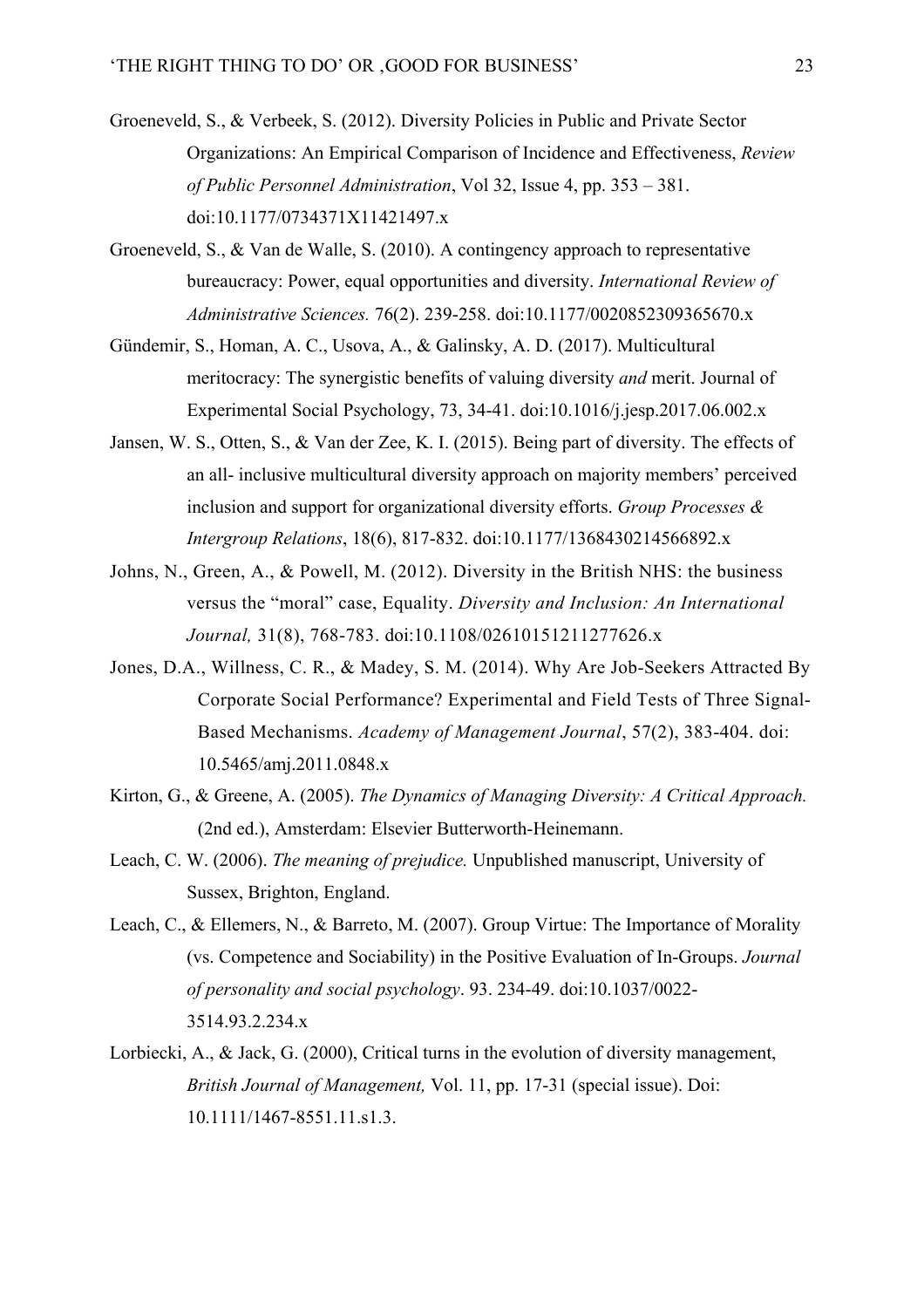- Madera, J. M., Dawson, M., & Neal, J. (2016). Why Investing in Diversity Management Matters: Organizational Attraction and Person-Organization Fit. *Journal of Hospitality & Tourism Research*, 1-29. doi:10.1177/1096348016654973.x
- Madheswaran, S., & Inghari, S. (2016). Social exclusion and caste discrimination in public and private sectors in India: A decomposition analysis. *The Indian Journal of Labour Economics*, 59(2), 175-201. doi:10.1007\_s41027-017-0053-8.x
- McDougal, M. (1996). Equal opportunities versus managing diversity, *International Journal of Public Sector Management*, 9(5), 62-72. doi: 10.1108/09513559610146357.
- Nadler, J. T., Weston, R., & Voyles, E. C. (2015) Stuck in the Middle: The Use and Interpretation of Mid-Points in Items on Questionnaires, *The Journal of General Psychology*, 142:2, 71-89. doi:10.1080/00221309.2014.994590.x
- O'Leary, B. J., & Weathington, B. L. (2006). Beyond the Business Case for Diversity in Organizations, *Employment Responsibility Rights Journal*, 18, 283-292. doi:10.1007/s10672-006-9024-9.x
- Ozbilgin, M. F., & Tatli, A. (2011). Mapping out the field of equality and diversity: rise of individualism and voluntarism, *Human Relations*, 64(9), 1229- 1253. doi:10.1177/0018726711413620.x
- Point, S. & Singh, V. (2003). Defining and dimensionalising diversity: evidence from corporate websites across Europe, *European Management Journal*, 21(6), 730-761. doi:10.1016/j.emj.2003.09.015.x
- PricewaterhouseCoopers. (2015). *The Female Millennial: a new era of talent*. (Report No. 18). New Zealand, Auckland: PricewaterhouseCoopers.
- Rau, B. L., & Hyland, M. M. (2003). Corporate teamwork and diversity statements in college recruitment brochures: Effects on attraction. *Journal of Applied Social Psychology*, *33*(12), 2465– 2492. doi:10.1111/j.1559–1816.2003.tb02776.x
- Reeve, C. L., Highhouse, S., & Brooks, M. (2006). A Closer Look at Reactions to Realistic Recruitment Messages. *International Journal of Selection and Assessment*, 14(1), 1-15. doi:10.1111/j.1468-2389.2006.00330.x
- Saini, D. (2007). Manpower Diversity for Business Success: Some Emerging Perspectives. *Manpower Journal*, 42(2), 1-22. doi:10.17015/ejbe.2017.020.05.x
- Schmidt-Albinger, H., & Freeman, S. J. (2000). Corporate social performance and attractiveness as an employer to different job seeking populations. *Journal of Business Ethics*, 28, 243-253. doi:10.1023/A:1006289817941.x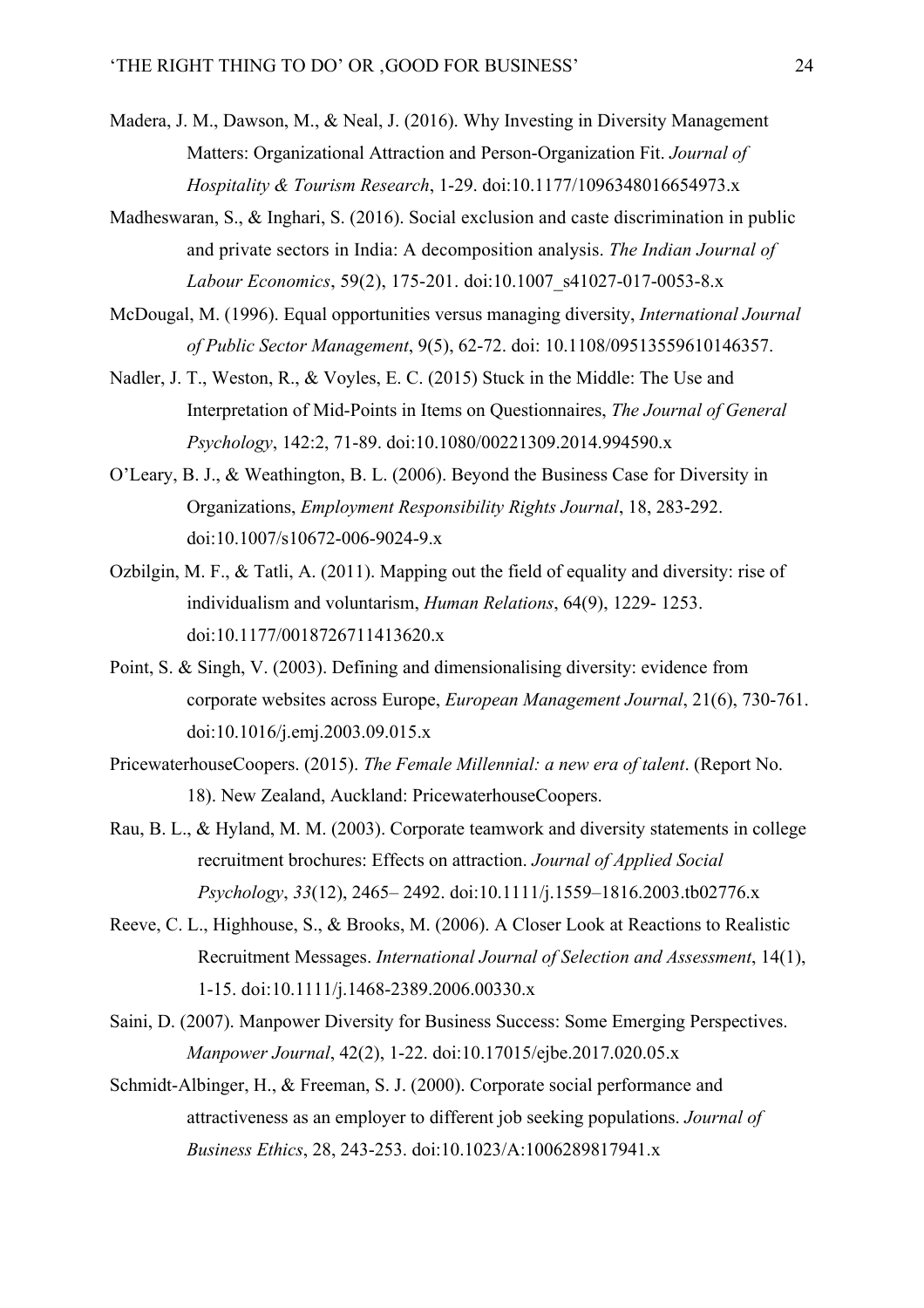- Shaw, J. B. (2005). Mainstreaming Equality and Diversity in European Union Law and Policy. *Current Legal Problems*, 58(1), 255–312. doi:10.1093/clp/58.1.255.x
- Smith, W., Wokutch, R. E., Harrington, K. V., & Dennis, B. S. (2004). Organisational Attractiveness and Corporate Social Orientation: Do Our Values Influence Our Preference for Affirmative Action and Managing Diversity? *Business and Society*, 43(1), 69-96. doi:10.1177/0007650304263047.x
- Tajfel, H., & Turner, J.C. (1979). An integrative theory of intergroup conflict. In W. G. Austin & S. Worchel (Eds.), *The social psychology of intergroup relations*, (pp. 33- 47). Monterey: Brooks/Cole.
- Tatli, A. (2010), A multi-layered exploration of the diversity management field: diversity discourses, practices and practitioners in the UK, *British Journal of Management*, 22(10), 238-253. doi:10.1111/j.1467-8551.2010.00730.x
- Thomas, D., & Ely, R. (1996). Making differences matter: a new paradigm for diversity management. *Harvard Business Review*, 74(5), 79-90.
- Turban, D. B., & Greening, D. W. (1996). Corporate social performance and organisational attractiveness to prospective employees. *The Academy of Management Journal*, 40, 658-672. doi:10.2307/257057.x
- Verbeek, S.R. (2010). *The Business Case for Diversity or Discrimination? Labour Market Shortages, Diversity Management, and Ethnic Minority Representation in Dutch Organisations.* Maastricht: Paper to be presented at the Netherlands Institute of Government (NIG) Annual Work Conference, 25-26 November 2010.
- Verbeek, S. R. (2011). Employment equity policy frames in the literature: `Good Practice' versus `bad idea'. *International Journal of Human Resource Management, 22*(9), 1942-1962. doi:10.1080/09585192.2011.573972.x
- Williams, L., Bauer., & Talya N. (1994). The effect of a managing diversity policy on organizational attractiveness, *Group & Organization Management*, 19(3), 295-308. doi:10.1177/1059601194193005.x
- Wise, L. R., & M. Tschirhart (2000). Examining empirical evidence on diversity effects: How useful is diversity research for public-sector managers? *Public Administration Review* 60(5). 386-394. doi:10.1111/0033-3352.00102.x
- Wrench, J. (2007). Diversity Management and Discrimination: Immigrants and Ethnic Minorities in the EU, Ashgate, Aldershot.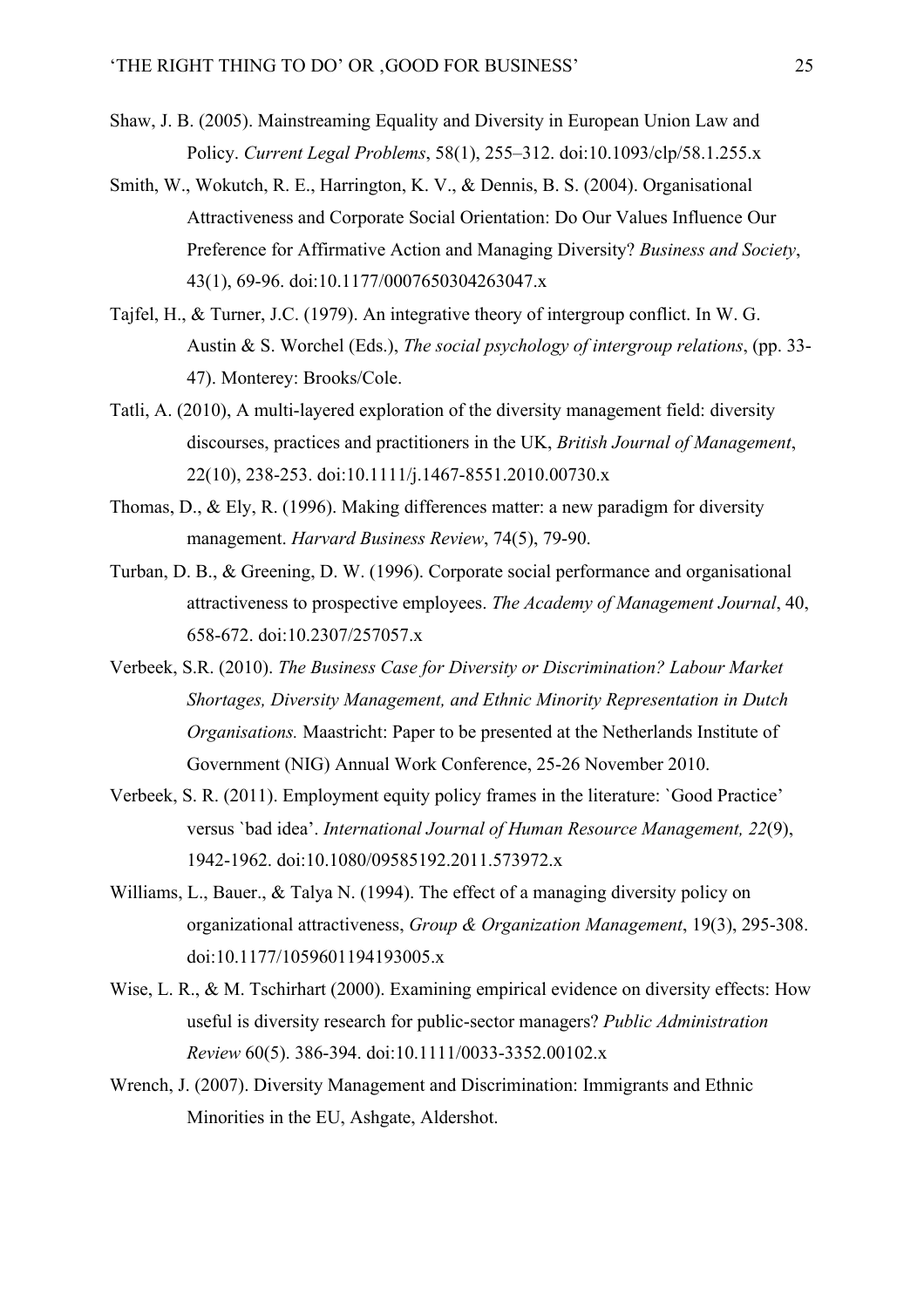## **Appendix**

## **Online Questionnaire: "Thesis Research: Diversity Policies"**

## **Start of Block: Default Question Block**

 $O<sub>1</sub>$ Welcome and thank you very much for participating in the following study.

The purpose of this research is to examine how diversity policies are perceived by jobseekers. The following questionnaire will take 5 to 10 minutes of your time and is used for my master's thesis in social, health and organisational psychology at Utrecht University.

All information you provide will be treated confidentially. You can withdraw from this study at any time.

Good luck!

Charlotte Kröger

Page Break — Q2 How old are you?  $\bigcirc$  Less than 18 years old (1)  $\bigcirc$  18-24 years old (2)  $\bigcirc$  25-34 years old (3)  $\bigcirc$  35-44 years old (4)  $\bigcirc$  45-54 years old (5)  $\bigcirc$  55-64 years old (6)

 $\bigcirc$  65 years or older (7)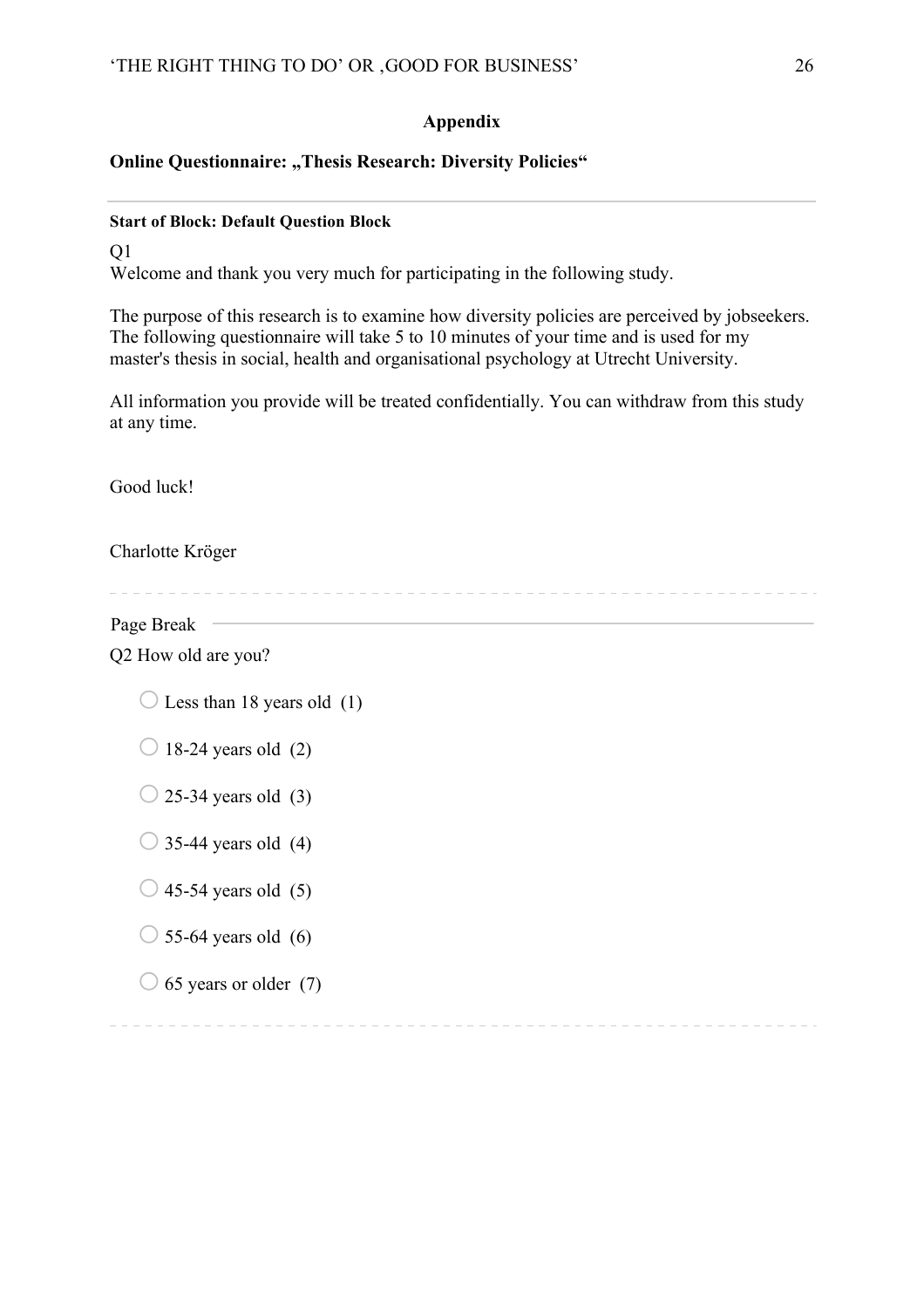$\mathcal{L}_\text{max}$  , and the set of the set of the set of the set of the set of the set of the set of the set of the set of

Q3 Which gender do you identify with?

 $\bigcirc$  Male (1)

 $\bigcirc$  Female (2)

 $\bigcirc$  Other (Please Specify) (3)

Q4 Which country are you from? (From which country do you hold a passport?).

List of countries (1)

 $\blacktriangledown$  Afghanistan (1) ... Zimbabwe (209)

Q5 Please indicate if you have a 2nd nationality. (Fill out only if applicable).

\_\_\_\_\_\_\_\_\_\_\_\_\_\_\_\_\_\_\_\_

List of countries (1)

 $\blacktriangledown$  Afghanistan (1) ... Zimbabwe (209)

## Q6

What is your current employment status? More than one answer possible.

Student (1)

Self-employed (2)

Employed full-time (32 or more hours per week) (3)

Employed part-time (4)

Unemployed (5)

 $\Box$  Retired (6)

Page Break

Q7 Imagine that you are looking for a (new) job.

. . . . . . . . . . . .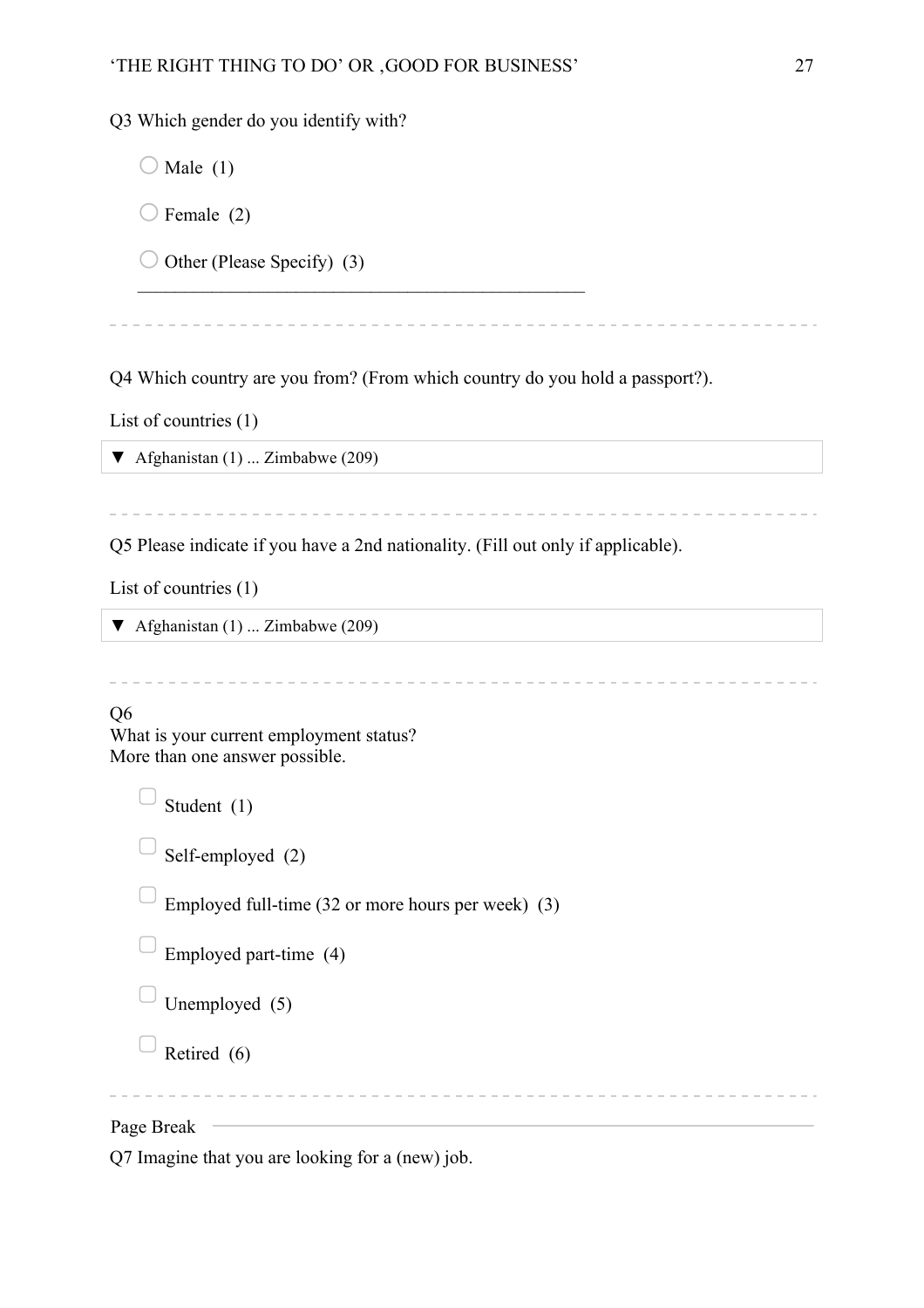You have found a job offer online that you find interesting. However, before applying to that job you decide to read the diversity policy of the organisation you want to apply to. On the following page you will find the diversity policy of the organisation you are looking at.

Please read the policy text carefully, and answer the subsequent questions.

## Thank you!

Page Break —

## **End of Block: Default Question Block**

## **Start of Block: Block 1**

## $\Omega$

For your job application you are looking at a position at a large consultancy firm called CCT consulting. CCT consulting is a private sector organisation. The firm offers advice, trainings and workshops to corporate organisations.

On the website of CCT consulting you can find the following diversity policy:

Striving for greater diversity and inclusion is highly important for our organisation. At CCT consulting we know that diversity is very important in order to ensure equality between all members of society and to promote social justice.

Ensuring diversity is a central value to CCT consulting Therefore, we are happy to have employees of all ages, gender, sexual preferences, occupational (dis)abilities and cultural backgrounds.

 $\mathcal{L}^{\mathcal{A}}\left( \mathcal{L}^{\mathcal{A}}\right) =\mathcal{L}^{\mathcal{A}}\left( \mathcal{L}^{\mathcal{A}}\right) =\mathcal{L}^{\mathcal{A}}\left( \mathcal{L}^{\mathcal{A}}\right)$ 

Q9

For your job application you are looking at a position at the municipality of Amsterdam. The municipality of Amsterdam is a public sector organisation. The municipality is responsible for dealing with many different issues that concern individuals living in Amsterdam.

On the website of the municipality you can find the following diversity policy:

Striving for greater diversity and inclusion is highly important for our organisation. At the municipality of Amsterdam we know that diversity is very important in order to ensure equality between all members of society and to promote social justice.

Ensuring diversity is a central value to the municipality of Amsterdam. Therefore, we are happy to have employees of all ages, gender, sexual preferences, occupational (dis)abilities and cultural backgrounds.

Q10

For your job application you are looking at a position at a large consultancy firm called CCT consulting. CCT consulting is a private sector organisation. The firm offers advice, trainings and workshops to corporate organisations.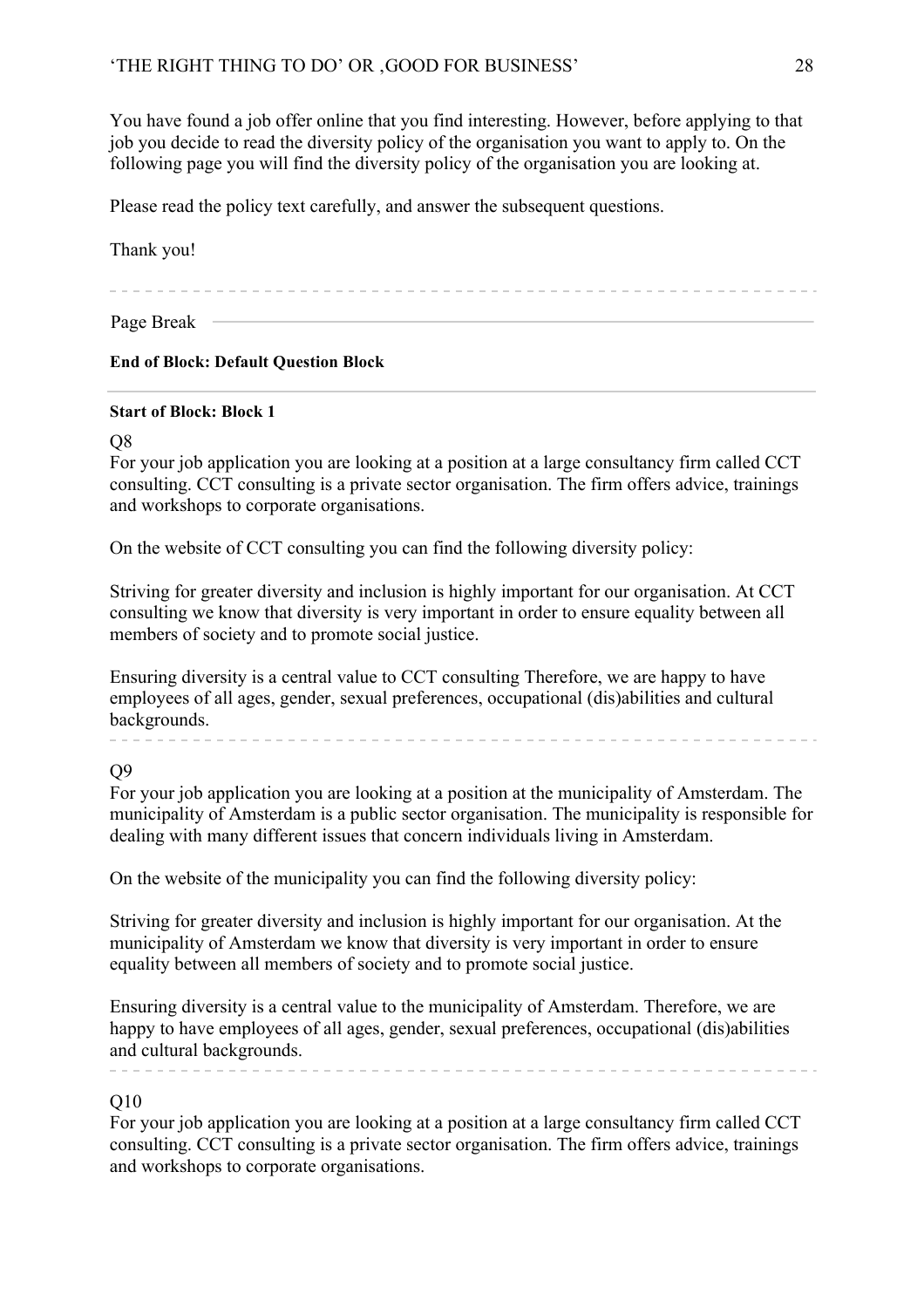On the website of CCT consulting you can find the following diversity policy:

Striving for greater diversity and inclusion is highly important for our organisation. At CCT consulting we know that diversity is very important for innovation and increasing the creativity and productivity of our employees.

Ensuring diversity is a central value to CCT consulting. Therefore, we are happy to have employees of all ages, gender, sexual preferences, occupational (dis)abilities and cultural backgrounds.

## $O<sub>11</sub>$

For your job application you are looking at a position at the municipality of Amsterdam. The municipality of Amsterdam is a public sector organisation. The municipality is responsible for dealing with many different issues that concern individuals living in Amsterdam.

On the website of the municipality you can find the following diversity policy:

Striving for greater diversity and inclusion is highly important for our organisation. At the municipality of Amsterdam we know that diversity is very important for innovation and increasing the creativity and productivity of our employees.

Ensuring diversity is a central value to the municipality of Amsterdam. Therefore, we are happy to have employees of all ages, gender, sexual preferences, occupational (dis)abilities and cultural backgrounds. 

## $O<sub>12</sub>$

For your job application you are looking at a position at a large consultancy firm called CCT consulting. CCT consulting is a private sector organisation. The firm offers advice, trainings and workshops to corporate organisations.

On the website of CCT consulting you can find the following diversity policy:

Striving for greater diversity and inclusion is highly important for our organisation. At CCT consulting we know that diversity is very important to promote equality between all members of society and to promote social justice. Also it is substantial for innovation, and increasing the creativity and productivity of our employees.

Ensuring diversity is a central value to CCT consulting. Therefore, we are happy to have employees of all ages, gender, sexual preferences, occupational (dis)abilities and cultural backgrounds.

## Q13

For your job application you are looking at a position at the municipality of Amsterdam. The municipality of Amsterdam is a public sector organisation. The municipality is responsible for dealing with many different issues that concern individuals living in Amsterdam.

On the website of the municipality you can find the following diversity policy:

Striving for greater diversity and inclusion is highly important for our organisation.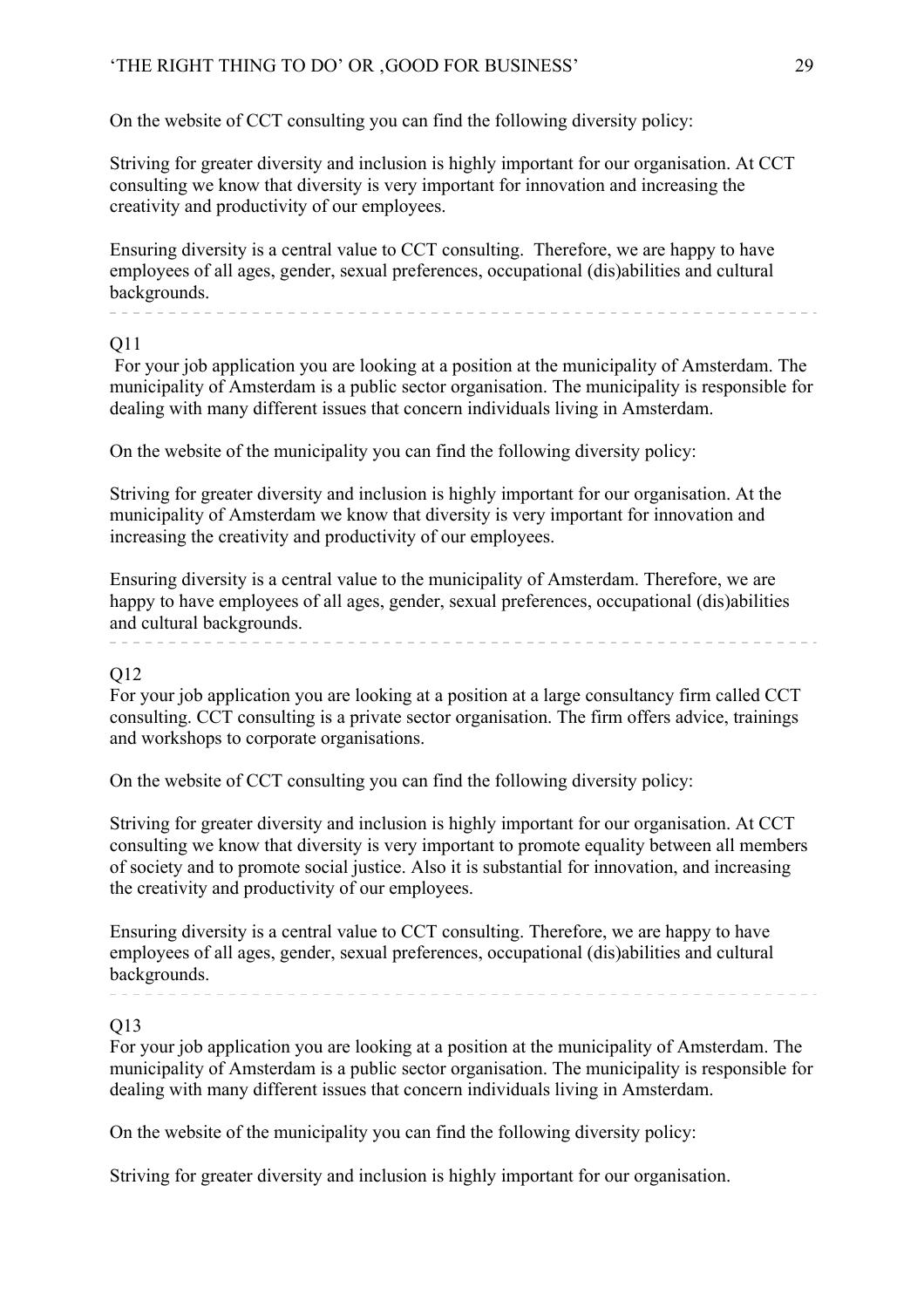At the municipality of Amsterdam we know that diversity is very important to promote equality between all members of society and to promote social justice. Also it is substantial for innovation, and increasing the creativity and productivity of our employees.

Ensuring diversity is a central value to the municipality of Amsterdam. Therefore, we are happy to have employees of all ages, gender, sexual preferences, occupational (dis)abilities and cultural backgrounds.

## **End of Block: Block 1**

## **Start of Block: Block 2**

Q14 Which sector does the organisation belong to that you just read about?

 $\bigcirc$  Public sector (1)

 $\bigcirc$  Private sector (2)

Q15 What kind of argument did the organisation give in order to increase diversity at their institution?

 $\bigcirc$  A moral and/or ethical argument (e.g. related to justice) (1)

 $\bigcirc$  An argument to increase the functioning of their business/ performance (e.g. related to productivity) (2)

 $\bigcirc$  A combination of moral/ethical and business-related arguments (3)

Q16 How convincing was the argument given by the organisation?

```
\bigcirc 1 (Not at all) (1)
\bigcirc 2 (2)
```
 $\bigcirc$  3 (3)

- $\bigcirc$  4 (4)
- $\bigcirc$  5 (5)
- $\bigcirc$  6 (6)
- $\bigcirc$  7 (Completely) (7)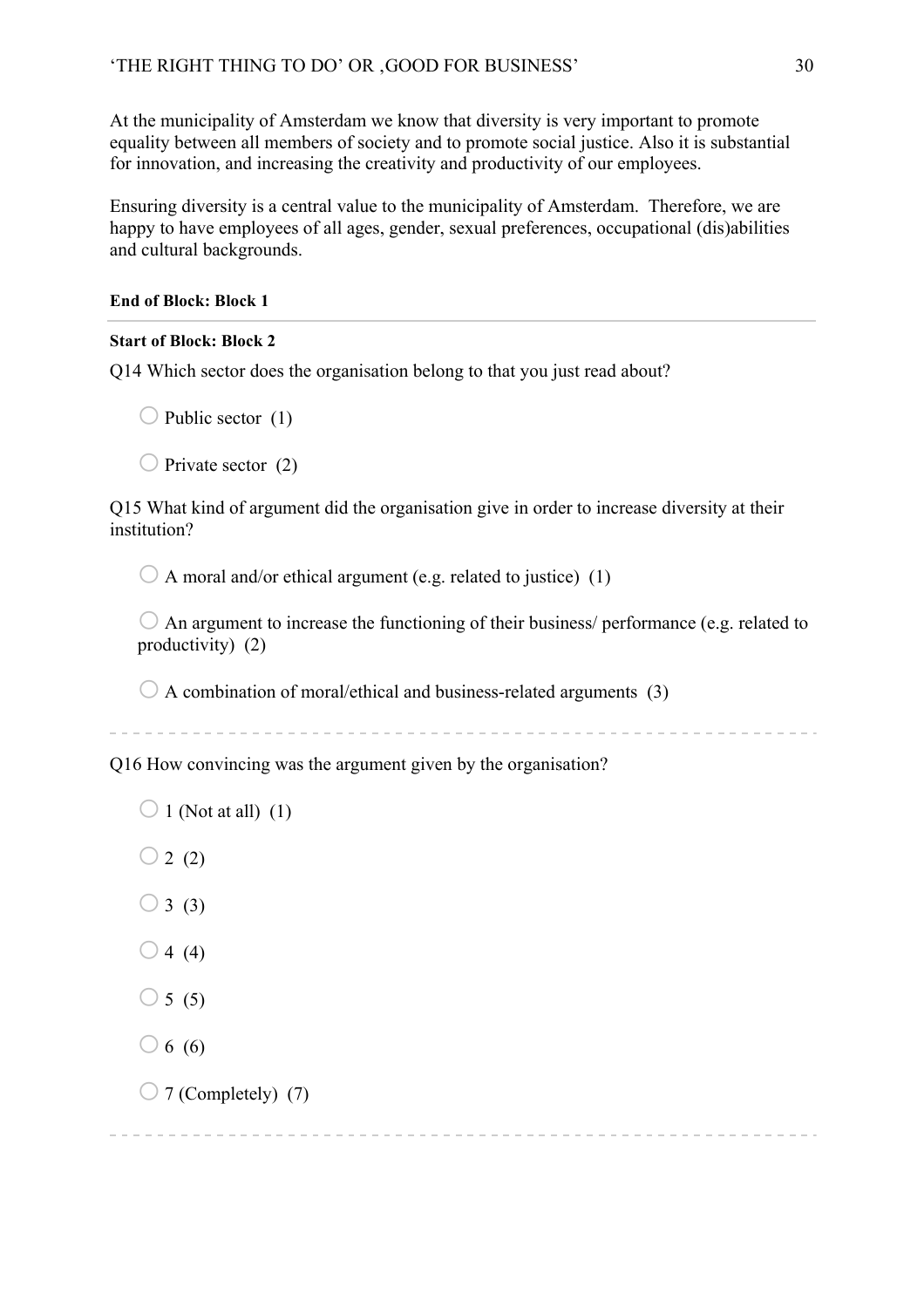Q17 Why did you find the argument convincing (or not)?

Page Break –

Q18 How credible do you find this organisation on the basis of its diversity policy?

 $\mathcal{L}_\text{max} = \mathcal{L}_\text{max} = \mathcal{L}_\text{max} = \mathcal{L}_\text{max} = \mathcal{L}_\text{max} = \mathcal{L}_\text{max} = \mathcal{L}_\text{max} = \mathcal{L}_\text{max} = \mathcal{L}_\text{max} = \mathcal{L}_\text{max} = \mathcal{L}_\text{max} = \mathcal{L}_\text{max} = \mathcal{L}_\text{max} = \mathcal{L}_\text{max} = \mathcal{L}_\text{max} = \mathcal{L}_\text{max} = \mathcal{L}_\text{max} = \mathcal{L}_\text{max} = \mathcal{$ 

 $\bigcirc$  1 (Not at all) (1)  $\bigcirc$  2 (2)  $\bigcirc$  3 (3)  $\bigcirc$  4 (4)  $\bigcirc$  5 (5)  $\bigcirc$  6 (6)  $\bigcirc$  7 (Extremely) (7) Q19 Why do you find this a credible (or not credible) diversity policy?

Q20 How attractive do you find this organisation on the basis of its diversity policy? (Would you like to work there?)

 $\mathcal{L}_\text{max} = \mathcal{L}_\text{max} = \mathcal{L}_\text{max} = \mathcal{L}_\text{max} = \mathcal{L}_\text{max} = \mathcal{L}_\text{max} = \mathcal{L}_\text{max} = \mathcal{L}_\text{max} = \mathcal{L}_\text{max} = \mathcal{L}_\text{max} = \mathcal{L}_\text{max} = \mathcal{L}_\text{max} = \mathcal{L}_\text{max} = \mathcal{L}_\text{max} = \mathcal{L}_\text{max} = \mathcal{L}_\text{max} = \mathcal{L}_\text{max} = \mathcal{L}_\text{max} = \mathcal{$ 

 $\bigcirc$  1 (Not at all) (1)  $\bigcirc$  2 (2)  $\bigcirc$  3 (3)  $\bigcirc$  4 (4)  $\bigcirc$  5 (5)  $\bigcirc$  6 (Extremely) (6)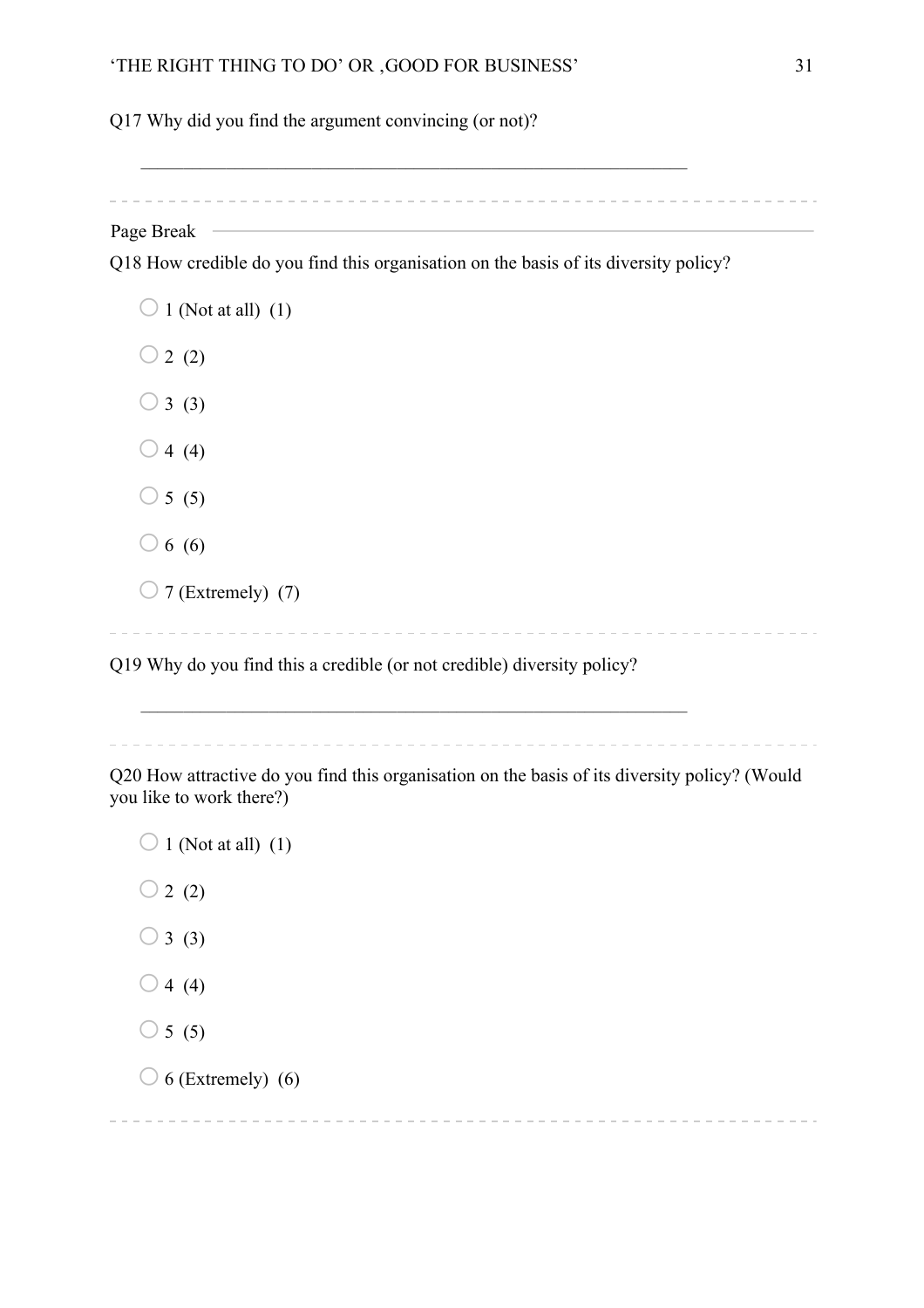Q21 Why do you find this an (un)attractive diversity policy?

## **End of Block: Block 2**

## **Start of Block: Block 3**

Page Break

Q22 Considering the diversity policy you just read, please rate the organisation on the basis of the following traits:

 $\mathcal{L}_\text{max} = \mathcal{L}_\text{max} = \mathcal{L}_\text{max} = \mathcal{L}_\text{max} = \mathcal{L}_\text{max} = \mathcal{L}_\text{max} = \mathcal{L}_\text{max} = \mathcal{L}_\text{max} = \mathcal{L}_\text{max} = \mathcal{L}_\text{max} = \mathcal{L}_\text{max} = \mathcal{L}_\text{max} = \mathcal{L}_\text{max} = \mathcal{L}_\text{max} = \mathcal{L}_\text{max} = \mathcal{L}_\text{max} = \mathcal{L}_\text{max} = \mathcal{L}_\text{max} = \mathcal{$ 

|                 | Not at all<br>(1)            | Very<br>little $(2)$ | A little<br>(3) | Neutral<br>(4) | Rather<br>(5) | Mostly<br>(6) | Completely<br>(7) |
|-----------------|------------------------------|----------------------|-----------------|----------------|---------------|---------------|-------------------|
| Honest (1)      |                              |                      |                 |                |               |               |                   |
| Sincere $(2)$   |                              |                      |                 |                |               |               |                   |
| Trustworthy (3) |                              |                      |                 |                |               |               |                   |
| Likeable (4)    |                              |                      |                 |                |               |               |                   |
| Friendly (5)    |                              |                      |                 |                |               |               |                   |
| Warm $(6)$      |                              |                      |                 |                |               |               |                   |
| Intelligent (7) |                              |                      |                 |                |               |               |                   |
| Competent (8)   |                              |                      |                 |                |               |               |                   |
| Skills (9)      |                              |                      |                 |                |               |               |                   |
|                 | <b>End of Block: Block 3</b> |                      |                 |                |               |               |                   |

# **Start of Block: Block 5**

Q23 Do you have any other comments, questions or observations? (Only if applicable).

 $\mathcal{L}_\text{max} = \mathcal{L}_\text{max} = \mathcal{L}_\text{max} = \mathcal{L}_\text{max} = \mathcal{L}_\text{max} = \mathcal{L}_\text{max} = \mathcal{L}_\text{max} = \mathcal{L}_\text{max} = \mathcal{L}_\text{max} = \mathcal{L}_\text{max} = \mathcal{L}_\text{max} = \mathcal{L}_\text{max} = \mathcal{L}_\text{max} = \mathcal{L}_\text{max} = \mathcal{L}_\text{max} = \mathcal{L}_\text{max} = \mathcal{L}_\text{max} = \mathcal{L}_\text{max} = \mathcal{$ 

## **End of Block: Block 5**

#### **Start of Block: Block 4**

Page Break